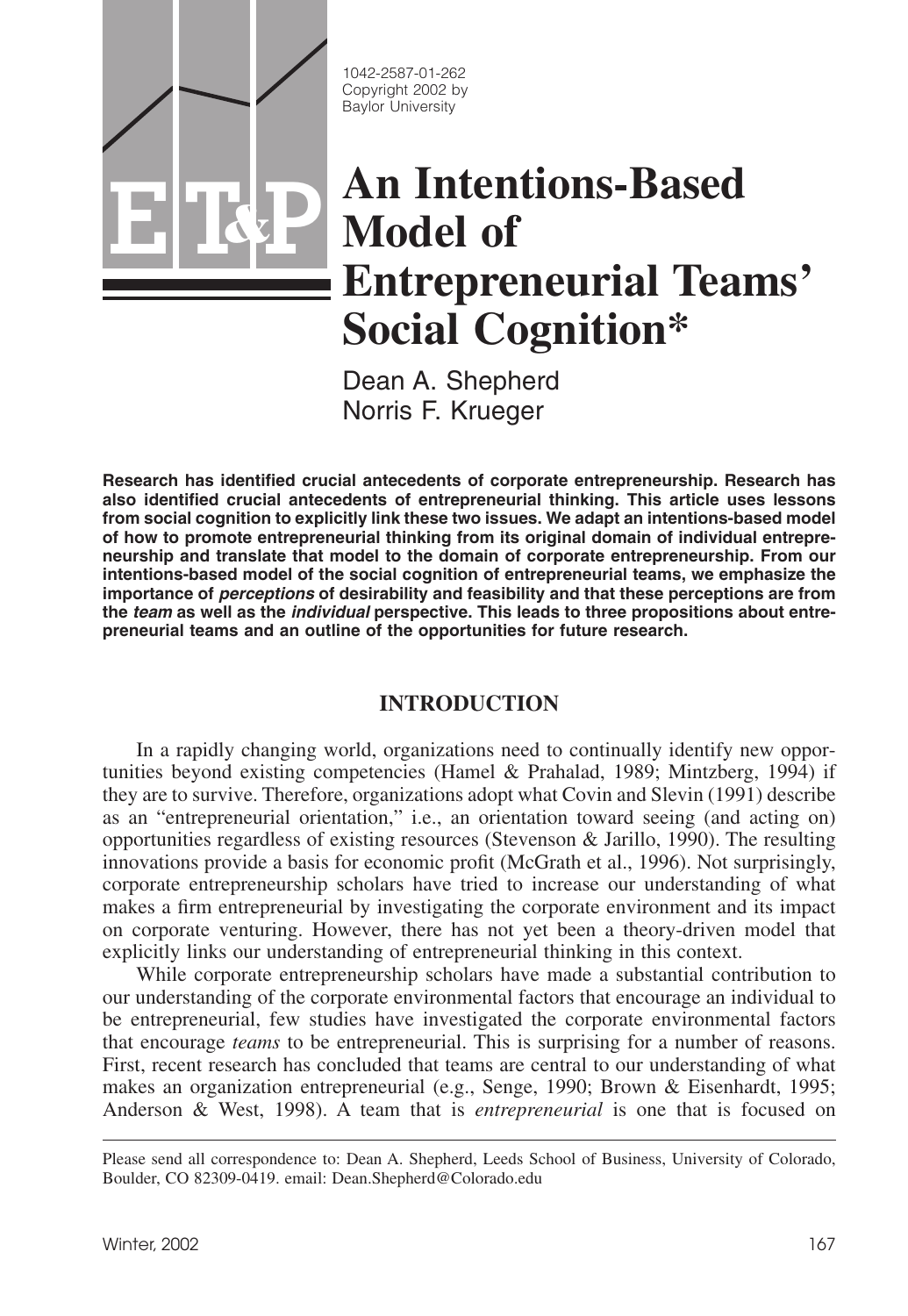An Intentions-Based Perspective of Entrepreneurial Teams and Social Cognition: A Focus on the Intersection of Three Important Literatures



proactively and creatively seeking opportunities to bring into existence future goods and services (cf. Stewart's "team" [1989]). Second, as Jelinek and Litterer point out, understanding entrepreneurial activity at the organization level requires ". . . a cognitive paradigm which focuses on [both] individual sense-making *and collective decision processes*, and on the organizational context . . ." (1995, p. 137). This is particularly important because information processes in a group often differ from individuals' processes of sensemaking and enactment (cf. Weick, 1979). In particular, a mental model, such as a perceived opportunity held by a team need not reflect the models held by its members.

Given the importance of teams to entrepreneurial activity, and the inadequacy of addressing collective decisions by simply summing the cognitions of team members, it is important to offer a model of social cognition to the study of corporate entrepreneurship. In this article we develop such a model and in doing so make a number of contributions to the corporate entrepreneurship literature. In particular, we show that work in social cognition offers the researcher a way to link individual-level research to more collective settings, such as teams. The intentions-based cognitive model does adapt to collective settings, but requires insights from social cognition to do so.

This article focuses on the intersection of three research streams—cognition, entrepreneurship, and teams—as represented in Figure 1. We explore that aspect of cognition that occurs in teams with regard to entrepreneurship using an intentions-based lens. An intentions-based perspective is not the only lens from which the intersection can be viewed, and as illustrated in Figure 1, there are considerable bodies of literature that do not occur at the three-way intersection and therefore, will not be reviewed here.

The current article proceeds as follows. First, we investigate the intersection of entrepreneurship and cognition. Second, we investigate the intersection of teams and cognition. Third, we explore the three-way intersection of cognition, entrepreneurship, and teams using an intentions-based perspective and offer a model with some surprising implications. Using a different theoretical lens, or investigating the two-way intersections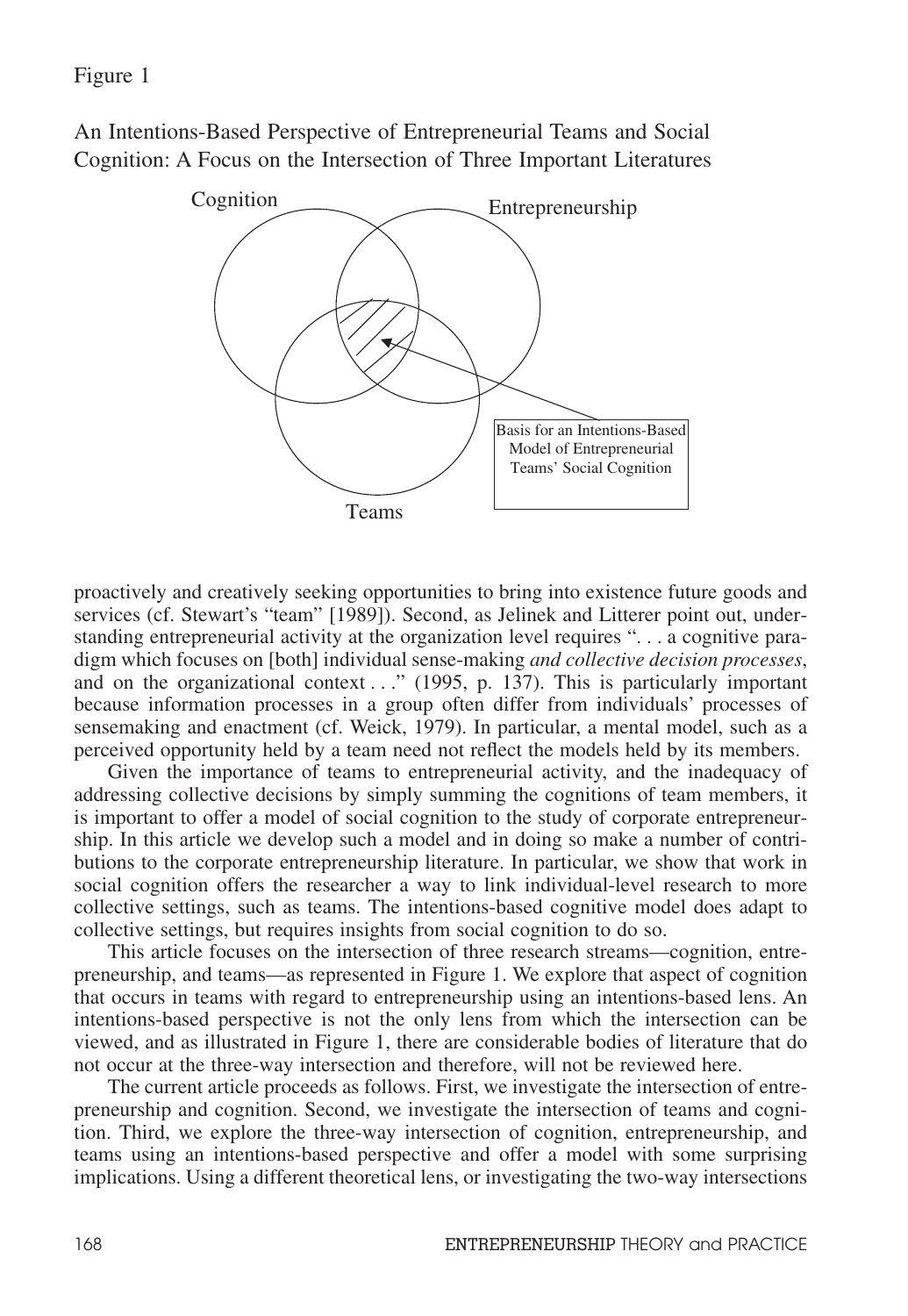#### Table 1

| Study                                                                 | Antecedents of Corporate Entrepreneurship                                                                                                                              |  |
|-----------------------------------------------------------------------|------------------------------------------------------------------------------------------------------------------------------------------------------------------------|--|
|                                                                       |                                                                                                                                                                        |  |
| Zahra (1991)                                                          | Growth-oriented strategies, environmental scanning, formal communication,<br>integrating venture activities, and clearly defined (supportive)<br>organizational values |  |
| Kuratko et al. (1993)                                                 | Explicit goals, feedback/positive reinforcement, individual responsibility<br>(trust, confidence), and results-based rewards                                           |  |
| Kuratko & Hornsby (2001)                                              | Appropriate rewards, explicit management support, resources available,<br>supportive organization structure, and risk-acceptance                                       |  |
| Stewart (1989)                                                        | Leadership, competitor pressure, organizational culture                                                                                                                |  |
| Other (e.g., Jelinek & Litterer, 1995;<br>Shane, 1994; Pinchot, 1985) | Develop skills/routines, championing, strong customer focus, and "Buy-in"<br>across organization                                                                       |  |

## Critical Antecedents of Corporate Entrepreneurship

of Figure 1, are also likely to advance the field. We therefore conclude with an extended discussion of where future research appears most fruitful.

## **ENTREPRENEURSHIP AND COGNITION**

Table 1 details the findings of studies that are representative of research into corporate entrepreneurship. (Please see also Zahra, Jennings, & Kuratko [1999] for a broader review of corporate entrepreneurship). A common theme across these studies is that organizations differ to the extent to which they offer an environment that fosters entrepreneurial activity. Such "fostering" environments have been characterized by, for example, appropriate reward systems and top management support (e.g., Hornsby et al., 1993), explicit goals (e.g., Kuratko et al., 1993), and appropriate organizational values (e.g., Zahra, 1991), to name three widely recognized characteristics. These studies have primarily investigated outcomes to describe differences between more and less entrepreneurial firms. We believe there is a need for more research that focuses on processes to explain why entrepreneurial behaviors occur, and a focus on deeper cognitive processes is a step in the right direction.

Recently, corporate entrepreneurship scholars have begun to investigate the interplay of the corporate environment and the cognition processes of individual members within that organization, i.e., the environmental conditions that motivate the individuals within the organization to act entrepreneurially (e.g., Kuratko, Montagno, & Hornsby, 1990). The underlying assumption is that acting entrepreneurially is something that people choose to do and the top management of an organization can influence that choice by the corporate environment that they create. This is consistent with the view that perceiving and acting upon opportunities is based, at least in part, on intentional behavior (Dutton,  $1993$ ).<sup>1</sup>

<sup>1.</sup> Some entrepreneurial behavior, for example, the discovery of opportunities, can be argued to be unintentional although it still requires a motivated propensity activated by the promise of financial gain (Kirzner, 1979).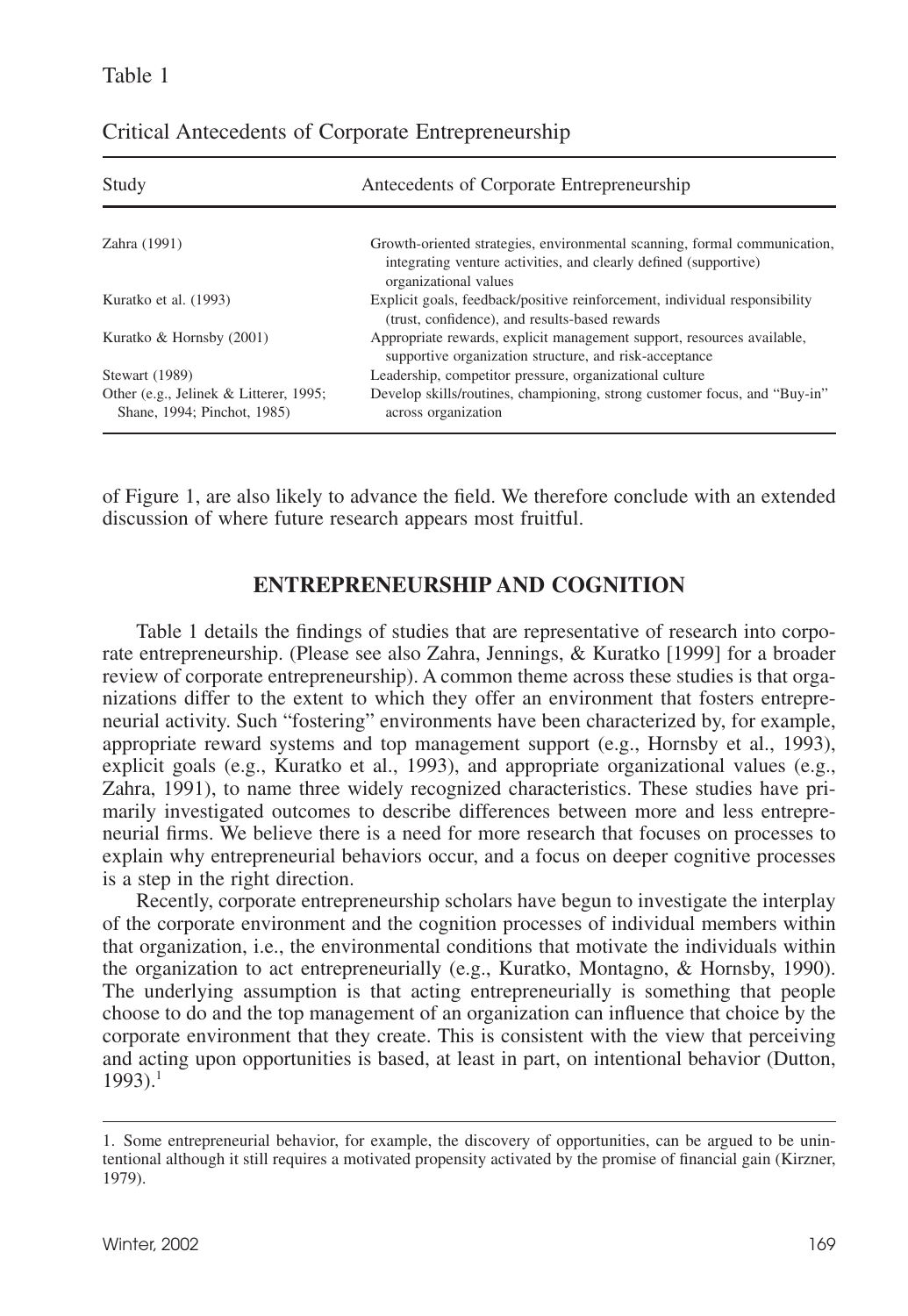... *Intentions* are assumed to capture the motivational factors that influence a behavior; they are indications of how hard people are willing to try, of how much of an effort they are planning to exert in order to perform the behavior.

As a general rule, the stronger the intention to engage in a behavior, the more likely should be its performance (Ajzen, 1991, p. 181).

While there have been a number of studies that have investigated the discovery of opportunities using an intentions-based perspective (e.g., Krueger's "cognitive infrastructure" model [2000]), none to the authors' knowledge have used the construct of intentions to provide insights into corporate entrepreneurship. Furthermore, although studies have highlighted the importance of entrepreneurial teams (e.g., Stewart, 1989; Katz, 1993), there has been insufficient research into the cognition of these entrepreneurial teams. We use an intentions-based perspective to develop a model of the social cognition of entrepreneurial teams. Before introducing our model, however, we highlight the importance of using a social cognition approach to investigate the intentions of entrepreneurial teams.

## **ENTREPRENEURIAL TEAMS AND SOCIAL COGNITION**

Our focus on social cognition denotes an underlying assumption that teams develop supraindividual or collective mental models. Considerable research supports this assumption (Hayes & Allinson, 1998; Swieringa & Wierdsma, 1992; Whyte, 1998; Gibson, 1999; Feltz & Lirgg, 1998). Social cognition argues that teams are social artifacts of shared cognitive maps or enactments of a collective mind, rarely a simple combination of the cognition of individual members (Allaire & Firsirotu, 1984; Hayes & Allinson, 1988). March (1991) suggests that the learning of individual members of a team accumulates over time in a code of received truth, in other words, a *shared* mental model. Individuals modify a shared mental model but are also influenced (socialized) by this shared mental model. The approach used in the present article is consistent with the above beliefs.

The pursuit of cognition at the individual level may have limits in developing an understanding of the social cognition at the team level (Schneider & Angelmar, 1993; Simon, 1973; Weick, 1979). Social cognition (at least the definition used here) relates to the cognition by teams—how teams process information for their members through socially shared cognition (Moreland, Argote, & Krishnan, 1996). Such an approach is distinct from research that explores how individuals process information about themselves, the group, and its members (e.g., Judd, Ryan, & Park, 1991; Allison & Messick, 1985). While there is less known about socially shared cognition than we prefer (Moreland et al., 1996), there has been considerable recent scholarly interest (e.g., Hayes & Allinson, 1998; Whyte, 1998; Gibson, 1999; Feltz & Lirgg, 1998). We believe that a social cognition perspective can help us understand a team's intention to be entrepreneurial.

## **AN INTENTIONS-BASED MODEL OF ENTREPRENEURIAL TEAMS' SOCIAL COGNITION**

Based on the relationships identified in the above discussion, we use a social cognition approach to investigate an intentions-based model at the team level of analysis. Intentions-based models have been successful in investigating the cognition of individuals and their resultant behavior (Ajzen, 1987; Kim & Hunter, 1993). We define a team's entrepreneurial intention as the motivational attitudes to bring into existence future goods and services. The intention to be entrepreneurial must be combined with nonmotivational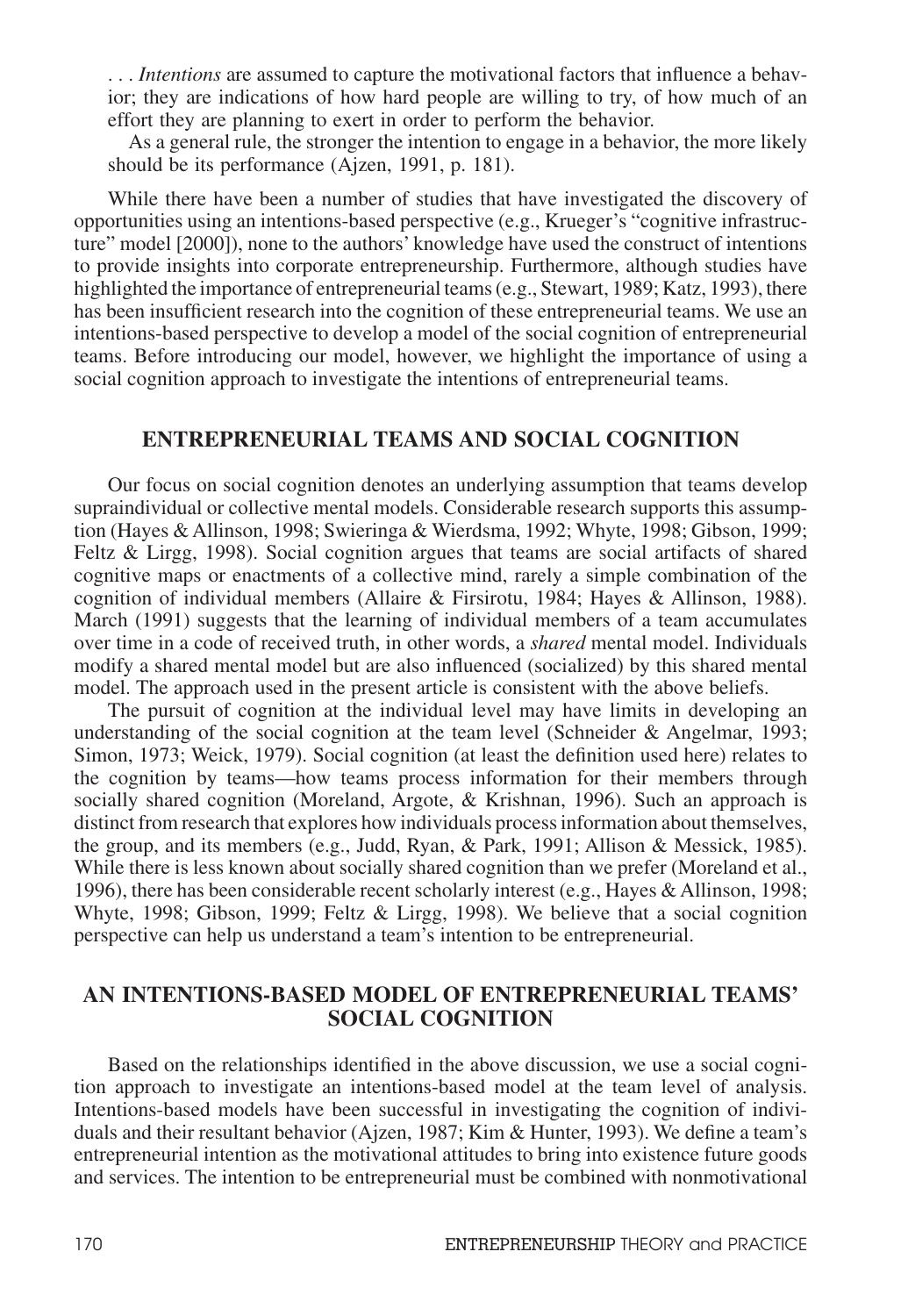factors, such as necessary resources, in order for the intention to generate entrepreneurial activity (Ajzen [1985] discusses nonmotivational factors). In particular, Ajzen's "theory of planned behavior" posits that intentions toward a given target behavior will depend on perceptions: the perception that the course of action is within one's competence and control (thus feasible) and is personally desirable.

## **Teams' Perceptions of Feasibility and Entrepreneurial Intentions**

For entrepreneurial intention to be high, the team must perceive this course of action as feasible, i.e., it can actually be implemented. The perception of feasibility reflects actual financial resources and human skills only to the degree that the team perceives their contributions to successful performance. Thus, the perception of feasibility has much to do with beliefs about efficacy at the individual level *and*, we argue, at the group level. Efficacy is discussed first at the individual level of analysis (self-efficacy) and then at the team level (collective efficacy).

*Self-Efficacy.* Research into the phenomenon of self-efficacy suggests that people who believe they have the capacity to perform (high self-efficacy) will perform (Bandura, 1991; Eden & Aviram, 1993; Gist, 1987; Gist & Mitchell, 1992; Waung, 1995). Self-efficacy refers to the conviction that one can successfully execute the behavior required (Bandura, 1977, p. 193). Thus, it reflects the perception of a personal capability to do a particular job or set of tasks. High self-efficacy leads to increased initiative and persistence and thus improved performance; low self-efficacy reduces effort and thus performance. Indeed, people with high self-efficacy think differently and behave differently than people with low self-efficacy (Bandura, 1986, 1995; Eden, 1992). It appears that self-efficacy affects the person's choice of action and the amount of effort exerted (e.g., Waung, 1995). Bandura (1991) proposes that self-efficacy judgments are influenced by enactive mastery experiences, vicarious experiences, verbal persuasion, and physiological arousal. Entrepreneurship scholars have found that self-efficacy is positively associated with the creation of a new independent organization (Krueger & Brazeal, 1994).

*Collective Efficacy.* If fellow team members are needed to support an intention (such as for entrepreneurial behaviors), perceptions of collective efficacy are likely to also be important (Bandura 1986, 1995). Collective efficacy refers to a team's belief in their conjoint capabilities to organize and execute the courses of action required to produce given levels of attainments (Bandura, 1997, p. 477). In short, it is a collective belief that the team can be effective (Gist, 1987; Shea & Guzzo, 1987b; Lindsley, Brass, & Thomas, 1995). While research on collective efficacy has chosen different ways to measure it, collective efficacy is conceptually distinct from the aggregation of the self-efficacy of each member of the team (Lee, 1992; Little & Madigan, 1997; Silver & Bufanio, 1996; Feltz & Lirgg, 1998), since it is a team level attribute (Bandura, 1997). For example, each member of the team may have relatively low self-efficacy yet the team has a high collective efficacy towards entrepreneurship (see Feltz & Lirgg [1998] for an example of the independence of self-efficacy and collective efficacy).

Theoretically, it seems like group efficacy is distinct from the individual beliefs group members hold about themselves or their group, because group efficacy arises through group interaction and the process of collective cognition. That is, group efficacy forms as group members collectively acquire, store, manipulate and exchange information about each other and about their task, context, process and prior performance. Through processes of interaction, this information is combined, weighted, and inte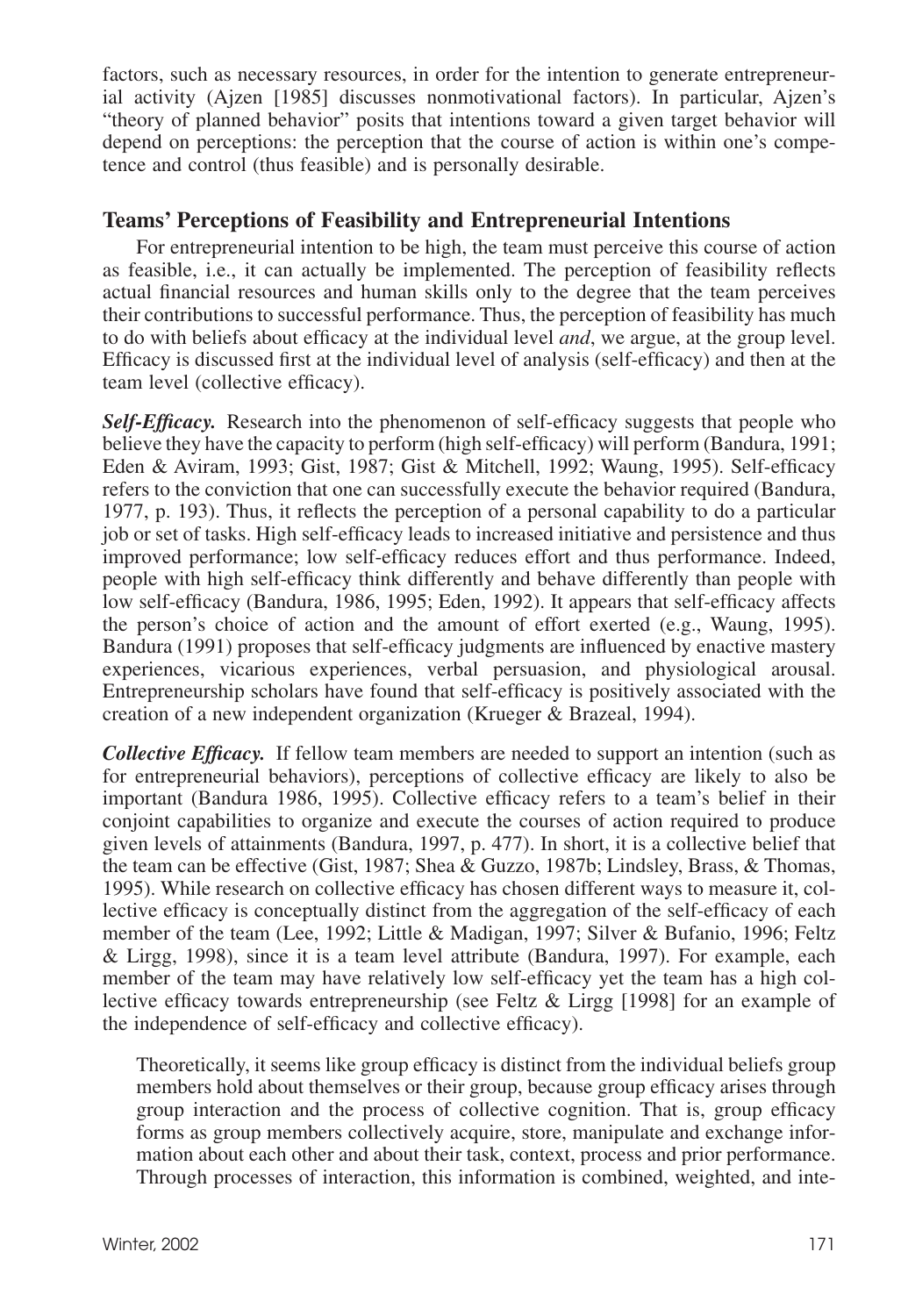grated to form group efficacy. These same collective processes do not occur during self-efficacy formation or when members form individual beliefs about their group (Gibson, 1999, p. 138).

Research on collective efficacy is less well developed than on self-efficacy but is nonetheless telling in this domain. Teams with high collective efficacy should perceive their team as effective, choosing more challenging goals (Whitney, 1994), expending more effort, and persisting longer in the face of adversity (Cannon-Bowers, Tannenbaum, Salas, & Volpe, 1995; Hodges & Carron, 1992). Collective efficacy appears to affect a team's ability to visualize success, attributions made to the team (especially positive outcomes), and attributions made to the environment (especially negative outcomes) (Little & Madigan, 1997). Several studies have demonstrated a link between collective efficacy and team performance (e.g., Earley, 1993; Hodges & Carron, 1992; Little & Madigan, 1994; Prussia & Kinicki, 1996). Successful performance provides positive outcome feedback, which in turn strengthens the initial judgment of collective efficacy. The reverse is the case for a team with low efficacy that spirals to lower performance and lower efficacy (Silver & Bufanio, 1996). As with self-efficacy, it often becomes a selffulfilling prophecy. It is important to note that collective efficacy is thought to be just as context specific as self-efficacy (Guzzo et al., 1993; Bandura, 1986). That is, a team might have high collective efficacy toward searching for opportunities to extend their current product line, yet have low collective efficacy toward the discovery of more radical opportunities. Thus, any measure of collective efficacy must also be context specific.

As demonstrated in the literature review, summarized in Table 1, corporate entrepreneurship studies have focused on aspects of actual competence (e.g., providing specific goals and appropriate reward structures [Kuratko et al., 1993] and formal environmental scanning [Zahra, 1991]). From our intentions-based model of the social cognition of entrepreneurial teams, we emphasize the importance of *perceptions* of feasibility (subjective rather than objective) and that these perceptions are from the team (collective efficacy). Thus,

**Proposition 1:** The higher the perceived feasibility of a team's entrepreneurial abilities, the greater that team's entrepreneurial intention. Perceived feasibility of entrepreneurial behavior is higher when the team's collective efficacy toward entrepreneurial behaviors is higher.

Following the above proposition, an investigation of those activities that best enhance collective efficacy for entrepreneurial behaviors provides a basis for a deeper understanding of a team's entrepreneurial intention. We begin with an adaptation of Bandura's (1995) work at the individual level of analysis, and investigate, at the team level of analysis, the impact of various types of experience and learning on a team's entrepreneurial collective efficacy. Enactive mastery, i.e., a team's positive previous experience with a task, is likely to increase perceptions that successfully completing such tasks is feasible. For example, those with an initial success at entrepreneurship will expect to succeed again and therefore will have higher collective efficacy than those teams that were unsuccessful in initial attempts who will expect to be unsuccessful again. Therefore, initial experiences for a team are vitally important since they could represent the start of a self-fulfilling prophecy—the team succeeds; the team thinks it will succeed again; because the team thinks it will succeed again means it will have a higher probability of succeeding, and the process continues. Weick (1979) suggests a strategy of "small wins" wherein organizations can provide opportunities for teams to attempt innovative things at relatively low risk (i.e., trying and failing is not career threatening). Providing such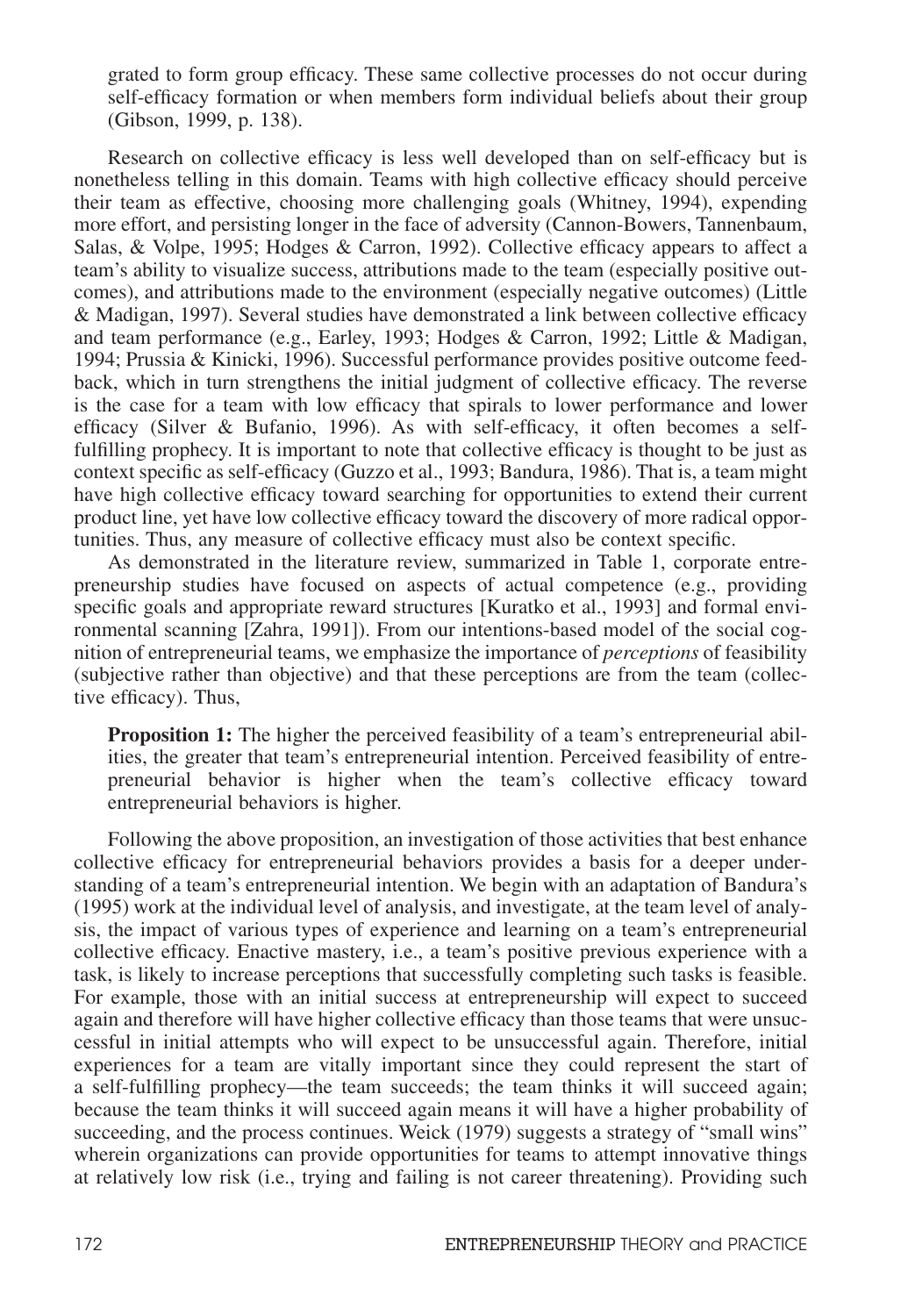experiences that demonstrate mastery (in even a limited domain) can increase efficacy perceptions, so long as the team perceives their mastery as generalizable. This, of course, requires that the team perceives salient and credible cues that the skills are transferable to newer, larger domains. Jelinek and Litterer (1995) argue that entrepreneurial organizations offer exactly such cues.

We know that human judgment is also shaped by the feedback arising from the abovementioned experiences. Feedback involves an environment that returns some measure of the outputs of a system back to the system, which produced that output. The feedback then allows the system to compare its present state with an ideal state, to adjust itself in light of that comparison and bring itself closer to that ideal state (Doherty & Balzer, 1988, p. 163). We propose that feedback has an important impact on the team's collective efficacy. For example, Krueger and Dickson (1994) found that performance feedback on situation-specific–decision-making tasks significantly changed self-efficacy, which, in turn led to higher perceptions of opportunity. While there may be questions about the generalizability of these results from self-efficacy to collective efficacy, we suggest that conceptually the argument is useful. Karl, O'Leary, and Martocchio (1993) suggest that feedback in the form of positive reinforcement may have a positive impact on collective efficacy.

Training represents a formal process of providing/obtaining feedback. Good training will provide important skills that teams require to be entrepreneurial, which in turn may increase the team's collective efficacy. For example, training in self-management increased self-efficacy (Frayne & Latham, 1987). Training that incorporates techniques to increase self-efficacy has been found to lead to increased performance (Earley, 1994; Eden & Aviram, 1993; Gist, 1987; Gist, Stevens, & Bavetta, 1991; Waung, 1995). We propose that these findings about the relationship between training and self-efficacy are generalizable to training a team to enhance its collective efficacy toward entrepreneurial behaviors. It is important to note that as collective efficacy is task specific, so should the training, i.e., training in tools that assist in developing collective efficacy for entrepreneurial behaviors.

Enhanced perceptions of task feasibility can also arise from observing the experiences of others. Vicarious experience refers to a team observing another, comparable team that is able to conduct entrepreneurial behaviors successfully. Often, this takes the form of behavioral modeling, where the observation is planned and managed to enhance the experience and increase the likelihood that the team will internalize the lesson. Increasing the visibility of what is truly feasible is central to benchmarking, but it also increases the credibility of what is feasible: "If a competent team within the organization (or even outside the organization) can do this, so can we." Thus,

**Proposition 2:** A team's collective efficacy toward entrepreneurial behaviors is higher when it has more entrepreneurial experiences. Entrepreneurial experiences are enhanced by enactive mastery, feedback, training, and vicariously learning from the experiences of others.

#### **Teams' Perceptions of Desirability and Entrepreneurial Intentions**

Not only must the team perceive entrepreneurial behaviors as feasible for entrepreneurial intention to be high, the team must also perceive this course of action as desirable. Perceived desirability refers to the team's attitude toward entrepreneurial behavior—the degree to which the team has a favorable or unfavorable evaluation of the potential entrepreneurial outcomes. In the Fishbein-Ajzen framework (1975), personal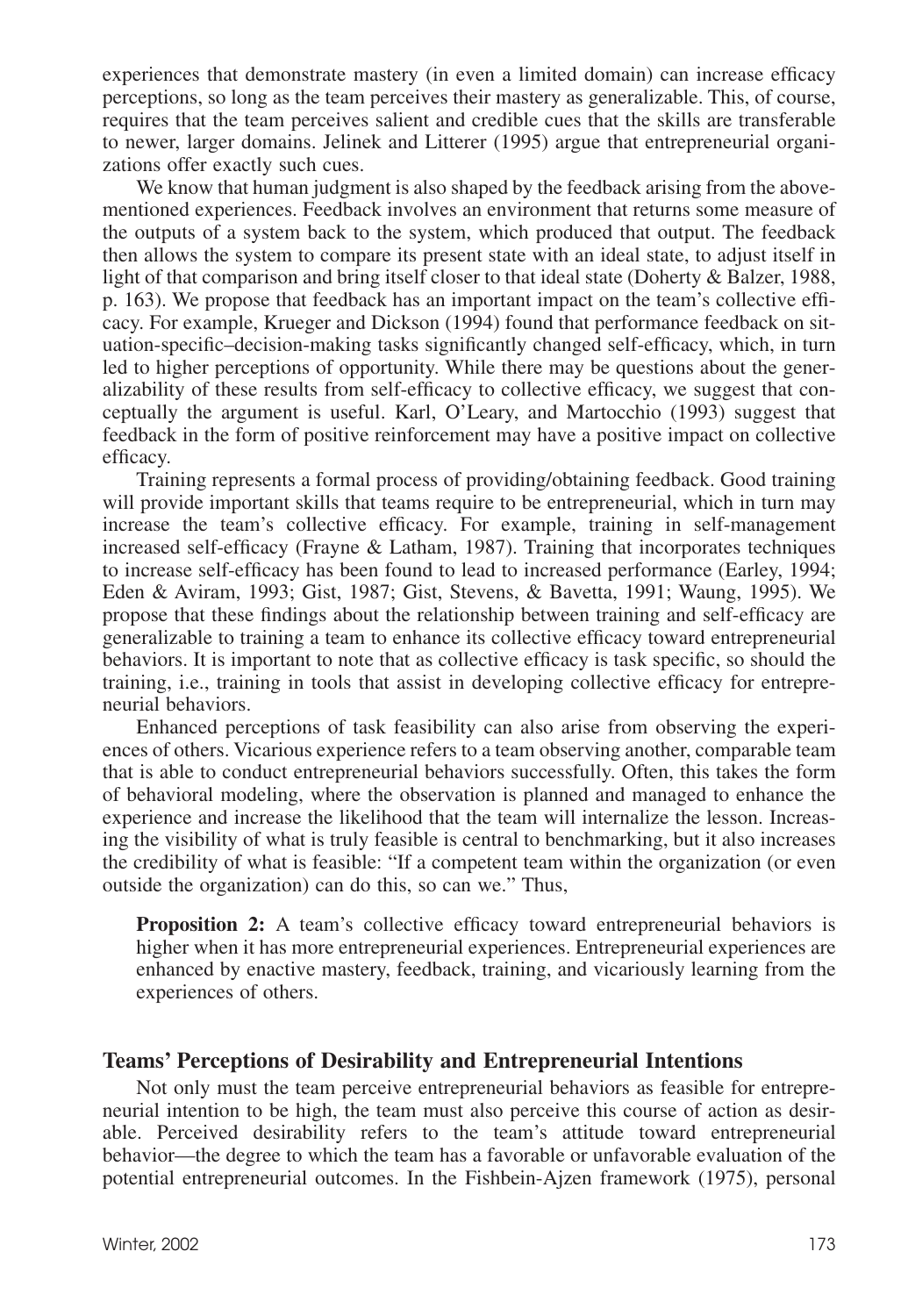attitude depends on perceptions of the consequences of outcomes from performing the target behavior, in short, an expectancy framework. However, the model also argues that these perceptions are learned. Creative actions are not likely to emerge unless they produce personal rewards that are perceived as relatively more desirable than more familiar behaviors (Ford & Gioia, 1995).

Gerhart and Milkovich (1992) offer the notion of "compensation bundles," which comprise a mix of positive, negative, and neutral consequences that result from a behavior. Increasing perceived desirability requires that the team perceives (on balance) as desirable the compensation bundles provided by a supportive culture for its entrepreneurial activity. Perception remains important, i.e., objectively supportive reward systems need not be perceived as desirable by the team. For example, an objectively supportive extrinsic reward (money for entrepreneurial outcomes) can even sometimes interfere with intrinsic motivation (for individuals see Amabile, 1997) or formal reward systems are overridden by informal punishments. As such, we should view the set of rewards (and punishments), both intrinsic and extrinsic, both formal and informal, in terms of a compensation bundle. From our social cognition perspective we argue that it is a team's perception of its compensation bundle that determines the desirability of entrepreneurial behaviors. Thus,

**Proposition 3:** The higher the perceived desirability of a team's entrepreneurial behaviors (e.g., the team's compensation bundle is perceived as more rewarding of entrepreneurial behaviors), the greater that team's entrepreneurial intention.

## **Previous Research and Our Intentions-Based Perspective of Entrepreneurial Teams**

Table 1 earlier demonstrates that there is some consensus about the important antecedents of corporate entrepreneurship. Consider Table 2 below. Here we have taken the key antecedents from Table 1 and analyzed them in light of the social cognition–based intentions perspective. If there is any reason to believe that the intentions perspective has merit in explaining and predicting entrepreneurial thinking, then we now have a theoretical basis to guide us as we explore the "black box." We now explore further the final category and its four antecedents—develop skills/routines, championing, strong customer focus, and "buy-in" across the organization—from our intentions-based model of an entrepreneurial team's social cognition.

*Customer Focus.* At the interface of marketing and entrepreneurship, there is a longrunning interest about the relationship between entrepreneurial orientation and marketing orientation (Miles & Arnold, 1991) with some evidence that if they are not interrelated, then successful entrepreneurs need some degree of both orientations. Why might a strong marketing orientation translate into a stronger entrepreneurial orientation? The decision-making literature (as early as Lord Keynes) points out how even the illusion of more knowledge in a situation lowers the perception of risk. A team's greater understanding of prospective customers may be invaluable in and of itself, but in terms of this model, knowledge likely increases a team's confidence in assessing the value of possible opportunities. Thus, even if this customer focus does not increase the team's perceived magnitude of an opportunity's desirability, it should reduce the inevitable uncertainty associated with a novel situation, thus increasing the perceived desirability of that opportunity.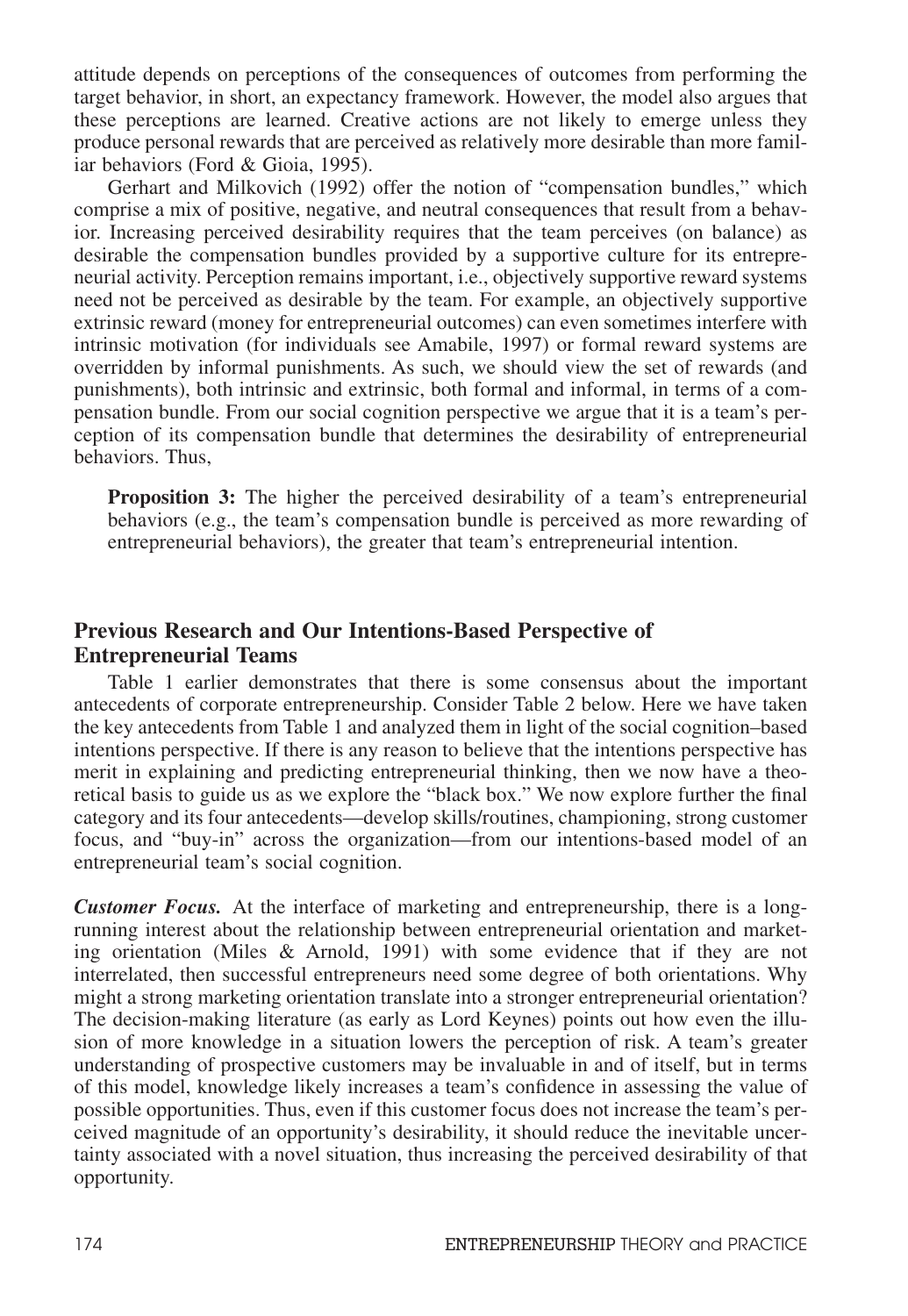# **Table 2**

| Study                       | Antecedent                                       | Possible Impact on Cognitive Infrastructure                                                                                                                                                                                                                 |
|-----------------------------|--------------------------------------------------|-------------------------------------------------------------------------------------------------------------------------------------------------------------------------------------------------------------------------------------------------------------|
| Zahra (1991)                | Growth-oriented strategies                       | Sends signal that entrepreneurship is desirable and that at least<br>management believes it to be feasible.                                                                                                                                                 |
|                             | Environmental scanning                           | If the team is good at environmental scanning then this could build its<br>collective efficacy. It might also provide information on the<br>desirability of entrepreneurship.                                                                               |
|                             | Formal communication                             | Depends on the content of the communication. It could send credible<br>cues to the team that entrepreneurship is desirable.                                                                                                                                 |
|                             | Norms (see also Stewart, 1989)                   | They might indicate to the team that entrepreneurship is desirable.<br>Other norms, such as punishing failure, could have the opposite<br>effect.                                                                                                           |
|                             | Integrating venture activities                   | If perceived as useful by the team it could increase its collective<br>efficacy.                                                                                                                                                                            |
|                             | Clearly defined supportive values                | Increase team's perception of the desirability of entrepreneurship.                                                                                                                                                                                         |
| Kuratko et al. (1993)       | Explicit goals                                   | Increase team's perception of the desirability of entrepreneurship.                                                                                                                                                                                         |
|                             | Feedback/Positive Reinforcement                  | Signal the desirability of team entrepreneurship. It could also help<br>build a team's collective efficacy.                                                                                                                                                 |
|                             | Individual responsibility                        | Ensures that cues from management are seen as credible and builds<br>collective efficacy.                                                                                                                                                                   |
|                             | Results-based rewards                            | If entrepreneurship is perceived as highly likely then results-based<br>rewards will increase the perceived desirability of entrepreneurship.<br>But given the uncertainty of entrepreneurship then this reward<br>structure may dissuade entrepreneurship. |
| Kuratko & Hornsby<br>(2001) | Appropriate rewards                              | Could increase perceived desirability of entrepreneurship and used as<br>feedback to build collective efficacy.                                                                                                                                             |
|                             | Explicit support by management<br>(also Stewart) | Demonstrates that entrepreneurship is desirable and if resources are<br>part of this support then it likely increases the team's perceived<br>collective efficacy.                                                                                          |
|                             | Supportive structure                             | Could increase both perceptions of desirability and feasibility.                                                                                                                                                                                            |
| Stewart (1989)              | Organization culture                             | Would reinforce perceptions of supportive social norms.                                                                                                                                                                                                     |
|                             | Risk-acceptance                                  | Reduces fear over uncertain outcomes and therefore increases the<br>team's perception of desirability.                                                                                                                                                      |
| Others                      | Build skills/routines<br>Championing             | If perceived as useful for entrepreneurship will build efficacy.<br>Sends explicit cues on the desirability of entrepreneurship and if<br>perceived by the team to provide additional resources then increases<br>collective efficacy.                      |
|                             | Strong customer focus                            | If perceived that this provides information useful for entrepreneurship<br>then this could increase efficacy.                                                                                                                                               |
|                             | "Buy-in" across organization                     | Could increase both perceptions of desirability and feasibility.                                                                                                                                                                                            |

# Possible Impact of Key Antecedents on Cognitive Infrastructure

*"Buy In."* Among others, Jelinek and Litterer (1995) argue persuasively that an organization that is truly entrepreneurial is characterized by the visible "buy in" of its members. (They also argue that intrapreneurs should proactively seek "buy in" from key people in the organization.) That is, even those organization members and subgroups that are not directly involved with innovative activity will visibly support those who are. In terms of this model the stronger the perception of organization-wide "buy-in," the more likely there will be a pervasive sense that social norms are supporting opportunity seeking by the team (Kuratko, Montagno, & Hornsby, 1990; Pinchot, 1985). Further, if the buy-in is genuine across members of the team, there would likely be an enhanced sense of collective efficacy and therefore, a greater entrepreneurial intention.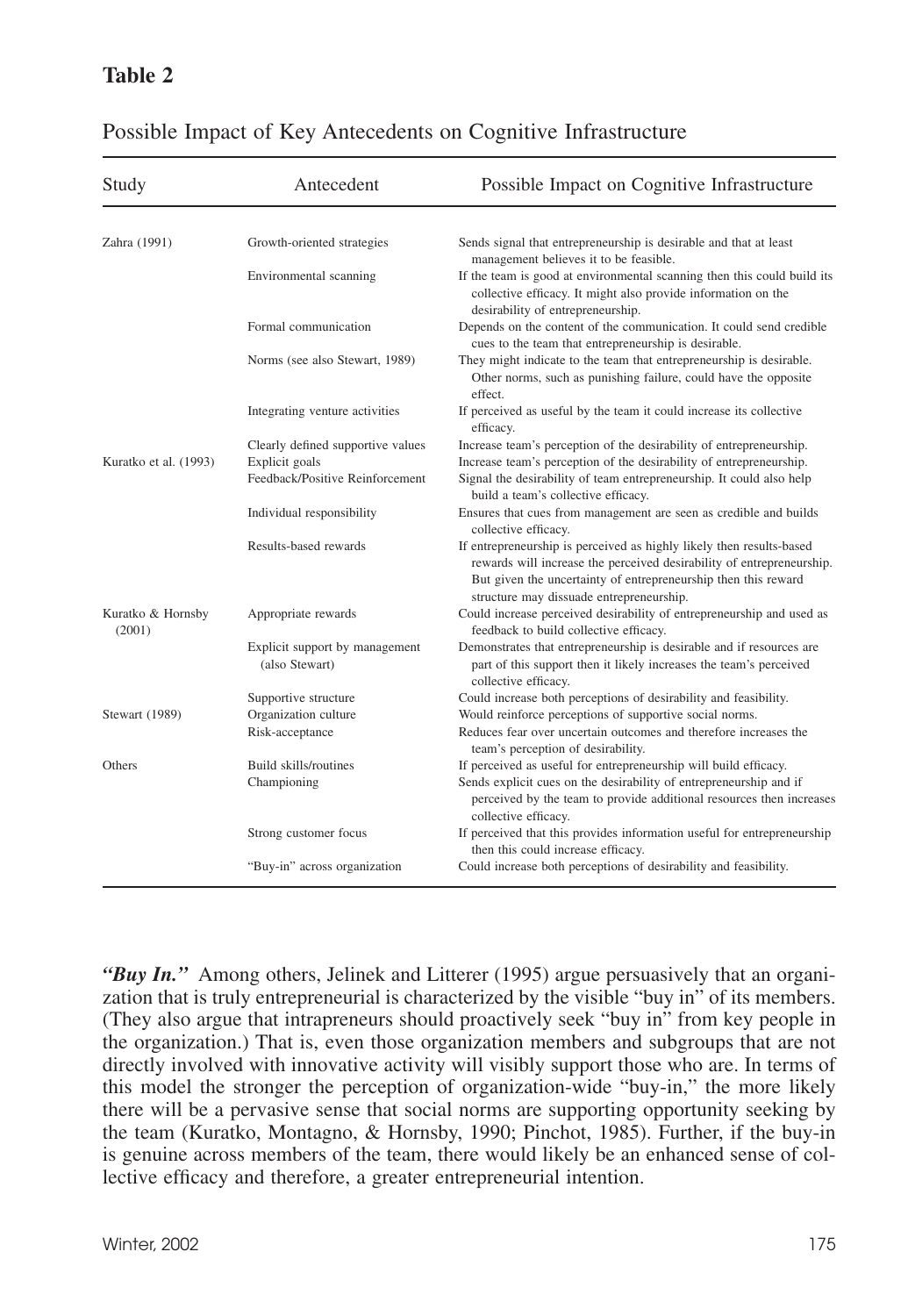*Champions.* One visible sign of organizational support for entrepreneurial activity is the notion of "champions" (Pinchot, 1985; Shane, 1994). Champions tend to serve two key functions. First, they can provide psychological support (e.g., encouragement) to nascent and latent corporate entrepreneurs. Second, they can provide tangible support in terms of marshalling resources to assist the novice corporate entrepreneur. The former suggests that the presence of champions again enhances entrepreneurial intentions by enhancing the perception of supportive social norms (and perhaps by reinforcing perceptions of personal desirability). The latter function suggests champions increase perceptions of collective efficacy as the champion-marshalled resources provide positive performance cues. Moreover, champions often serve an informative function, e.g., teaching the "ropes" to prospective entrepreneurial teams, giving them a roadmap of how to use what the organization has available to support their entrepreneurial activities.

*Routines.* Every organization has its routines (and standard operating procedures) that guide sensemaking (Weick, 1979). Corporate entrepreneurship is enhanced in those organizations where even the more quotidian routines are supportive of entrepreneurial activity (Pinchot, 1985). Certainly we can argue that where "business as usual" activities are unfriendly to new initiatives, new ventures will likely be perceived as less legitimate; thus, social norms will be perceived as less supportive. However, routines that reinforce a sense that entrepreneurial activity *is* "business as usual" likely increase the perceived collective efficacy of entrepreneurial teams and thus their entrepreneurial intentions.

*Skills.* The mere acquisition of a skill need not translate into perceptions of self-efficacy, let alone actual efficacy (Bandura 1986, 1997). However, another function that champions and mentors can serve is to persuade prospective entrepreneurial teams that their skills will indeed translate into success in the new venture. Moreover, it is not necessarily enough to raise collective efficacy at specific tasks needed for that venture. Champions (and mentors) can help the entrepreneur identify the critical skills (and knowledge) needed, again enhancing collective efficacy at a broader level. Knowing they have the proper skill set should raise the entrepreneurial team's sense of efficacy at launching a corporate venture.

## **DISCUSSION AND CONCLUSION**

A significant and growing focus in the study of entrepreneurship is the effort to gain a better understanding of the genesis of entrepreneurial thinking. Nowhere should that be more evident than in corporate entrepreneurship (Hornsby et al., 1993; Kuratko et al., 1993; Brazeal & Herbert, 1999). To nurture an organization where entrepreneurial thinking is the norm may be invaluable but requires much greater attention to both the tangible infrastructure and the cognitive infrastructure that nurture and support entrepreneurial thinking.

However, we have learned from studying corporate entrepreneurship that it is not necessarily about the individual entrepreneur inside the organization; it is much more about building an organization that behaves entrepreneurially (Jelinek & Litterer, 1995; Brazeal & Herbert, 1999). We need to be careful about anthropomorphizing an organization, as organizations do not "think" *per se*. Yet, groups of individuals often think and behave differently than might be expected from simply aggregating what each individual thinks; hence, the importance of a social cognition perspective.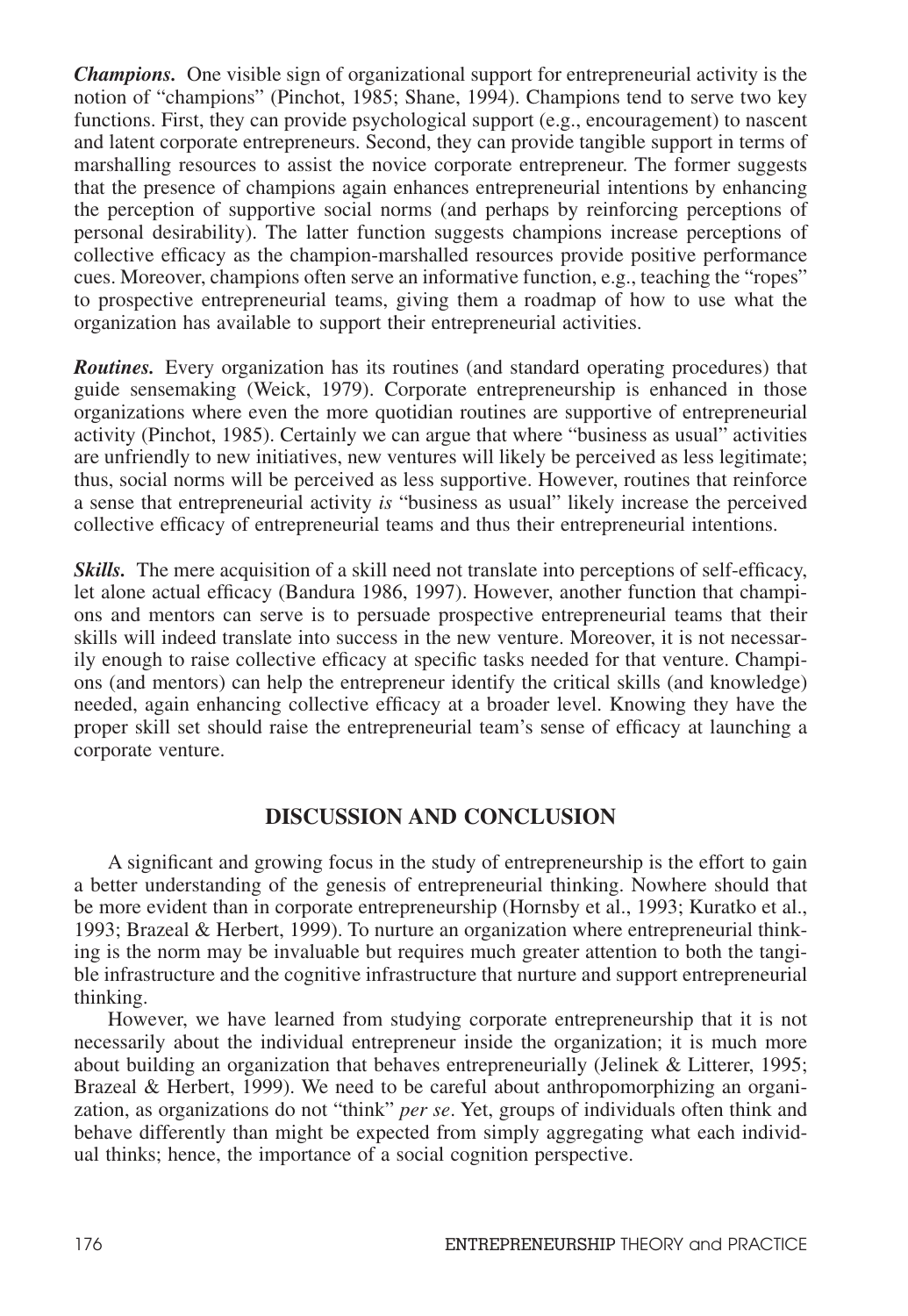We have attempted here to take the insights from the past work on how to successfully nurture and support entrepreneurial thinking in individuals (Shapero, 1982; Krueger & Brazeal 1994; Brazeal & Herbert, 1999; Krueger, 2000) and adapt those insights at the group level. Insights from the rich, broad social cognition literature give us several new insights about how to develop an entrepreneurship-friendly "cognitive infrastructure" at the collective level. For example, Bandura (1986, 1995) has long argued that there is also a perceived collective efficacy to complement his widely used construct of perceived self-efficacy. However, it has been challenging to identify appropriate measures of collective efficacy, let alone understand the role of collective efficacy in promoting the perception of opportunity. As discussed above, social cognition research offers considerable direction.

Still, how does this social cognition perspective serve to help our understanding of the entrepreneurial organization? Much of the literature on corporate entrepreneurship has focused on the antecedents, correlates, and consequences of intrapreneurial activity. Relatively few of these studies have sought to pry open the "black box" to gain a deeper understanding of why these antecedents enhance an organization's entrepreneurship.<sup>2</sup> Our model presented in this article provides an opportunity to understand why.

We now have an opportunity to better understand the known antecedents of intrapreneurial activity by analyzing the process(es) by which their impact is realized. Consider the diagnostic value of this approach. What if an organization finds that champions are not encouraging entrepreneurial activity? This could be because the champion is not impacting perceptions of desirability and/or feasibility. For example, Carsrud et al. (1993) found that at the individual level, role models and mentors only influence entrepreneurial behavior if they significantly influence a critical attitude, such as self-efficacy. We agree with Carsrud et al.'s (1993) finding but add the proviso that champions that influence a team's collective efficacy may enhance entrepreneurship even if they have no impact on self-efficacy.

Therefore, we can now take a much more fine-grained look at how antecedents impact the level of corporate entrepreneurship. It might be that an antecedent has no impact at the individual level but is perceived as highly important by the team, and/or an antecedent might enhance perceptions of feasibility but diminish perceptions of desirability. We can also focus on the components of the model in light of testable implications (e.g., the role of compensation bundles and their utility in understanding team-level perceptions of desirability). There are a number of such implications from our model for scholars of corporate entrepreneurship and also opportunities for further theoretical development and empirical testing that will make an important contribution to the literature. Specifically, the following section discusses more specific future research into the perceived desirability and feasibility of entrepreneurial teams, other elements of the model, and other research issues such as measurement.

#### **Future Research**

Research into opportunity recognition has begun to move from descriptive studies to deeper, richer studies into the "how" and "why"—applying strong theoretical bases to explain the descriptive findings. This article offers another step in understanding how

<sup>2.</sup> The work of Brazeal, Herbert, Jelinek, Kuratko, and Zahra have been the most helpful, as they insist on investigating how organizations can nurture entrepreneurial thinking.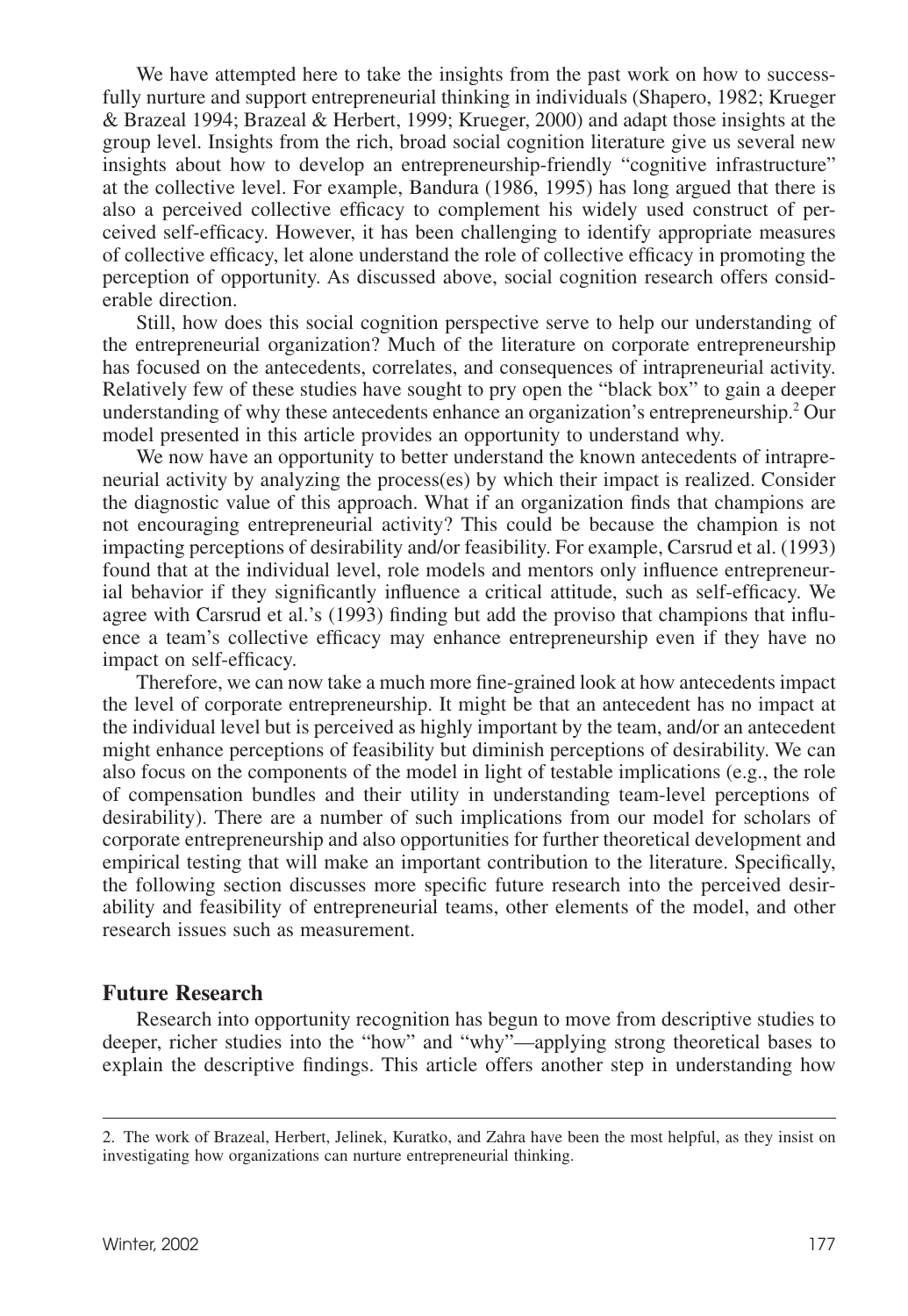viable opportunities are recognized (in this case, by teams within organizations) and we anticipate that our colleagues will identify additional opportunities to enrich our understanding of entrepreneurial thinking and how to nurture it.

*Conceptual Issues.* Figure 1 depicts how this analysis operates at the intersection of multiple literatures. While this has proven fruitful, reviewers and others have continuously noted the many other angles we could explore in research on innovation, on entrepreneurship, on cognition and social cognition, and on teams. We look forward to research that tests this model's applicability to these different aspects of those important domains. For one example, there is much in the vast research on teams and innovation that suggest subtle (and not so subtle) nuances that research might explore (e.g., nascent versus longestablished teams; diverse versus homogeneous teams; radical versus incremental innovation, and so forth). Similarly, there are aspects of the social cognition literature (e.g., the seminal work of Fiske & Taylor) that could be further explored, both conceptually and empirically, as we strive to better understand how a more entrepreneurial mindset actually operates to encourage opportunity seeking.

*Empirical Testing and Measurement Issues.* If our propositions are supported, then research that extends current work on characteristics of the environment that motivate individuals to those that motivate teams will make a substantial contribution to the corporate entrepreneurship literature. This requires empirical testing that introduces a number of challenges. Let us illustrate with collective efficacy. Questions remain about how the team differs from the sum of its members; these questions are even thornier when we look at cognitive phenomena. For example, collective efficacy remains under-researched, despite the success of studies that provide evidence of its importance (Lindsley, Brass, & Thomas, 1995; Parker, 1993). Let us consider the appropriate measurement of collective efficacy. The collective efficacy literature offers more than one approach; finding the optimal approach for studying entrepreneurship should be worth our efforts.

One approach assumes that collective cognition is the sum of the parts (the individuals). Unfortunately, as argued in this article this is sometimes *not* the case due to social dynamics (Feltz & Lirgg, 1998; Whyte, 1998). An alternative approach is to use global measures of collective cognition. This may involve analysis of, for example, a spokesperson reporting on collective cognition (e.g., Namenwirth, Miller, & Weber, 1981). Or one might analyze other reports that are the outcome of team cognition (e.g., annual reports [Bettman & Weitz, 1983] or internal reports and minutes of meetings [e.g., Bartunek, 1984], or the investigation of team performance in cognitive tasks [e.g., Hill, 1982]). Alternatively, each individual can respond on behalf of the team and then the average score across individuals would represent collective efficacy (e.g., Earley, 1993), or collective efficacy might be measured by asking the team to give a consensus response to a self-efficacy instrument (e.g., Gibson, 1999).

We propose that the average score of the individuals responding on behalf of the team is the most appropriate measure of team (social) cognition. Bandura (1997, p. 479) himself proposes that "a group belief is best characterized by a representative value for the beliefs of its members and the degree of variability or consensus around that belief." Again, this merits rigorous testing. Regardless, the intentions of entrepreneurial teams remain an ideal domain in which to wrestle with such issues.

Given the importance of perceptions of desirability and feasibility in determining a team's entrepreneurial intention, future research could investigate the impact of various levels of objective factors on these perceptions. For example, conjoint analysis could be used to investigate which aspects of a compensation bundle are most salient to the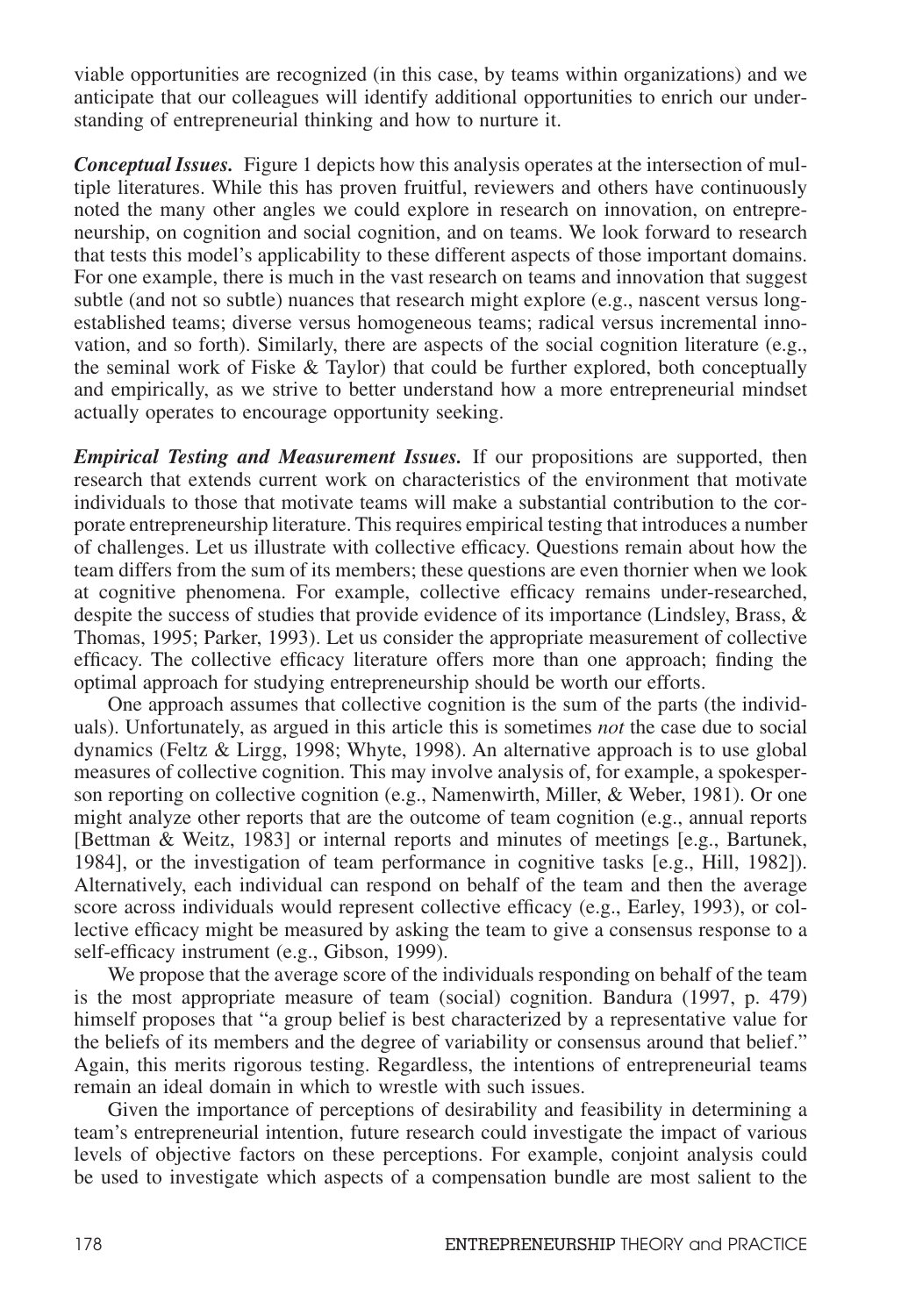perception of desirability for a team. A conjoint experiment could be constructed such that a team (or members of the team responding on behalf of the team) assesses the desirability of a number of compensation bundles where each compensation bundle has the same factors but differs on the combination of the levels of those factors. This provides the opportunity for the research to infer whether an objective compensation factor impacts perceptions of desirability for the team, plus the relative impact from each of the various factors. (A longitudinal design that elucidates how changes in these critical attitudes change intent would offer additional insights.) We should also seize the opportunity to employ different methodologies that offer perhaps different insights into these phenomena such as multiattribute utility scaling to capture both individual and collective perceptions; or we might adapt social network software to exploit a graph theoretic approach.<sup>3</sup> Sound empirical studies will be of practical benefit to organizations attempting to increase teams' entrepreneurial intention. For example, the conjoint study noted above allows organizations to optimize the perceptions of desirability and the cost of the objective compensation factors.

*Indirect Impact on Entrepreneurial Intentions.* Researchers argue that exogenous factors influence intentions (and behavior) only indirectly by influencing desirability and/or feasibility. For example, the presence of role models may or may not increase entrepreneurial behavior, depending on whether the role models increased the team's perception of the desirability or feasibility of discovering and exploiting opportunities. (See Krueger and Brazeal [1994] and Krueger [2000] for a more detailed discussion at the individual level of analysis.) Exogenous factors thus make an impact only if they influence the team's perceptions.

It would be highly fruitful for scholars to test other demonstrated variables that are believed to foster corporate entrepreneurship to see if those variables affect perceptions of desirability or perceptions of feasibility, i.e., whether the relationship between established variables in the literature and entrepreneurial outcomes are mediated by perceptions of desirability and/or feasibility. For example, cohesive teams seem better at generating innovation. Does the cohesion increase perceptions of collective efficacy or increase the perception that social norms are supportive—or both? Do cross-functional teams (Senge, 1990) increase collective efficacy? Furthermore, we have a substantial literature that suggests a variety of organizational characteristics that contribute to corporate entrepreneurship. For example, does a flat organizational structure affect teams' perceptions of desirability? Of feasibility? Similarly, we can test the impact of personal characteristics that seem to enhance corporate entrepreneurship. For example, if team members are personally entrepreneurial, does that influence the team's perceptions of feasibility or of desirability of entrepreneurial activities?

*Beyond Intentions.* We used an "intentions" lens to explore the three-way intersection of cognition, entrepreneurship, and teams (illustrated in Figure 1). This is not the only perspective that could be used to explore the intersection and provide important insights. For example, those focused on performance outcomes are likely to be more concerned with the degree to which an entrepreneurial team's perceptions match "reality," i.e., use some measure of accuracy. Others might point out that intent means little, if it does not translate into action. While there is a strong correlation between intentions and behavior (e.g., Kim & Hunter, 1993), exogenous factors can precipitate, facilitate, or inhibit that

<sup>3.</sup> We are indebted to Kelly Shaver and Saras Sarasvathy respectively for these two suggestions.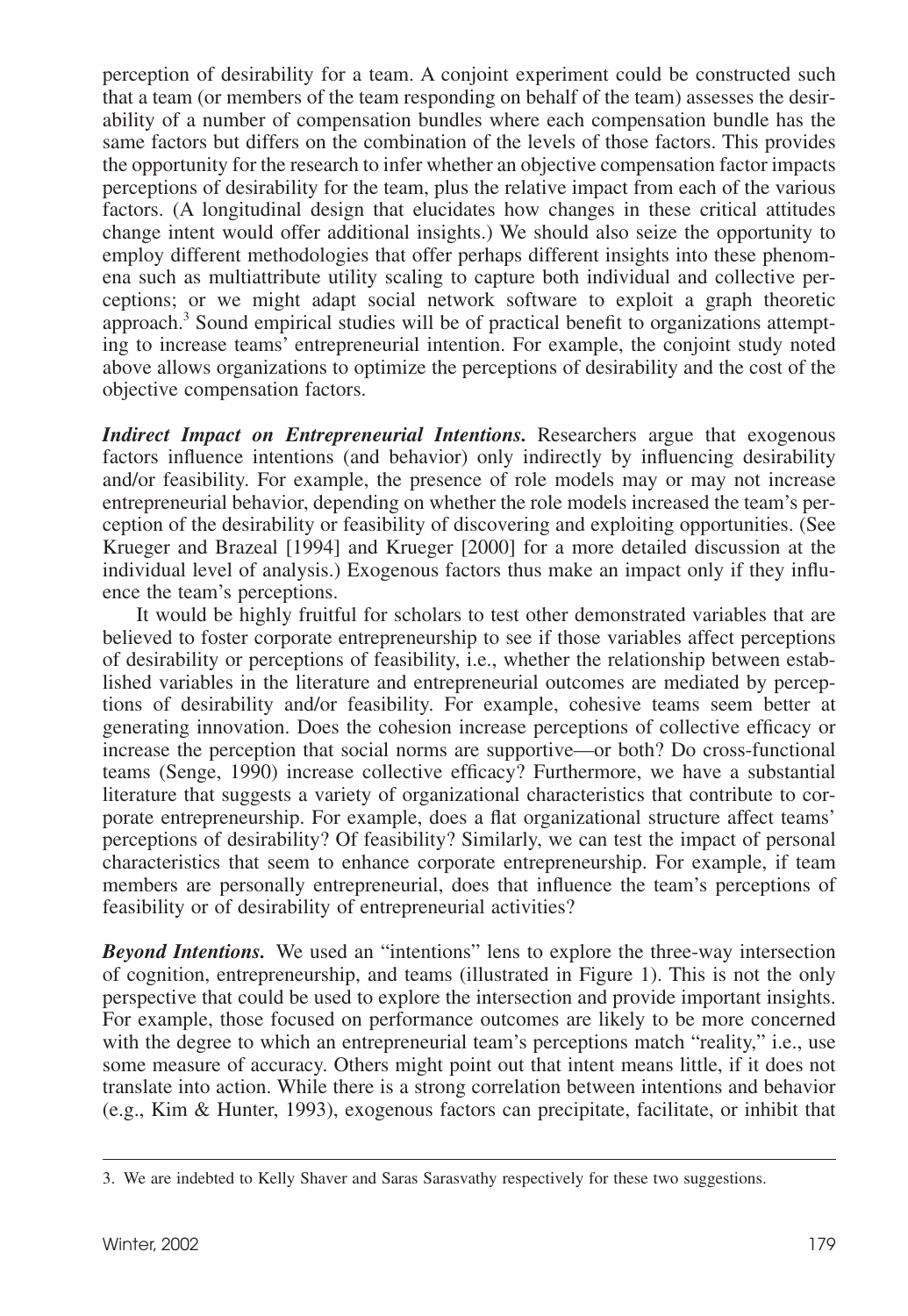relationship. For example, consider Triandis's (1967) perceptions of resource availability and Shapero's (1982) propensity to act. If decision-makers believe that the tangible resources needed are unavailable, intent is unlikely to become action. What catalysts serve to crystallize beliefs and attitudes into a salient intention to be entrepreneurial or to impede it? Does Shapero's propensity to act (1982) help attitudes coalesce into intentions or facilitate the realization of intentions? Is there a propensity to act that operates at the team level?

Scholars of heuristics and biases could investigate the information processing by entrepreneurial teams and compare those shared mental models with the mental models of each individual member of the team, or at least the outcomes of this information processing. For example, does the team's shared mental model provide a more effective heuristic than does each individual's mental model? Does the shared mental model of an entrepreneurial team lead to more biases, less biases, or different types of biases?

An Intentions-based perspective is one of a number of lenses that could be used. We encourage others to utilize a different lens to explore, what we argue, is an important intersection of cognition, entrepreneurship, and teams. In doing so, there is the opportunity to inform research at the two-way interactions and the three bodies of literature. This is not to suggest that there is not important work still to be done at the two-way intersections. This special issue focuses on the intersection of cognition and entrepreneurship. We have added teams. There is also an opportunity for entrepreneurship scholars to further explore the intersection of teams and entrepreneurship. There is already a considerable body of literature on, for example, innovative teams that would likely be highly informative. For example, this model offers some insights about what might be unique about teams that are entrepreneurial; however, as we mention at the start of this section, we look forward to research that is enriched by further insights from research into teams.

#### **Conclusion**

Given the importance of teams to entrepreneurial activity, and the inadequacy of addressing collective decisions by simply summing the cognitions of team members, we offer an intentions-based model of an entrepreneurial team's social cognition to investigate corporate entrepreneurship. From this model we emphasize the importance of *perceptions* of desirability and feasibility (subjective rather than objective) and that these perceptions are from the *team* as well as the *individual* perspective. This leads to a number of propositions about entrepreneurial teams and provides the opportunity to gain a deeper understanding of why known antecedents impact the level of entrepreneurship. We hope that we have highlighted an important "area" for investigation, provided some insight through our approach, and encouraged others to use different perspectives to further advance our understanding of the phenomenon at the intersection of cognition, entrepreneurship, and teams.

#### **REFERENCES**

Ajzen, I. (1985). From intentions to actions: A theory of planned behavior. In J. Kuhl & J. Beckmann (eds.), *Action-control: From cognition to behavior*, 11–39. Heidelberg: Springer-Verlag.

Ajzen, I. (1987). Attitudes, traits, and actions: Dispositional prediction of behavior in social psychology. *Advances in Experimental Social Psychology*, 20, 1–63.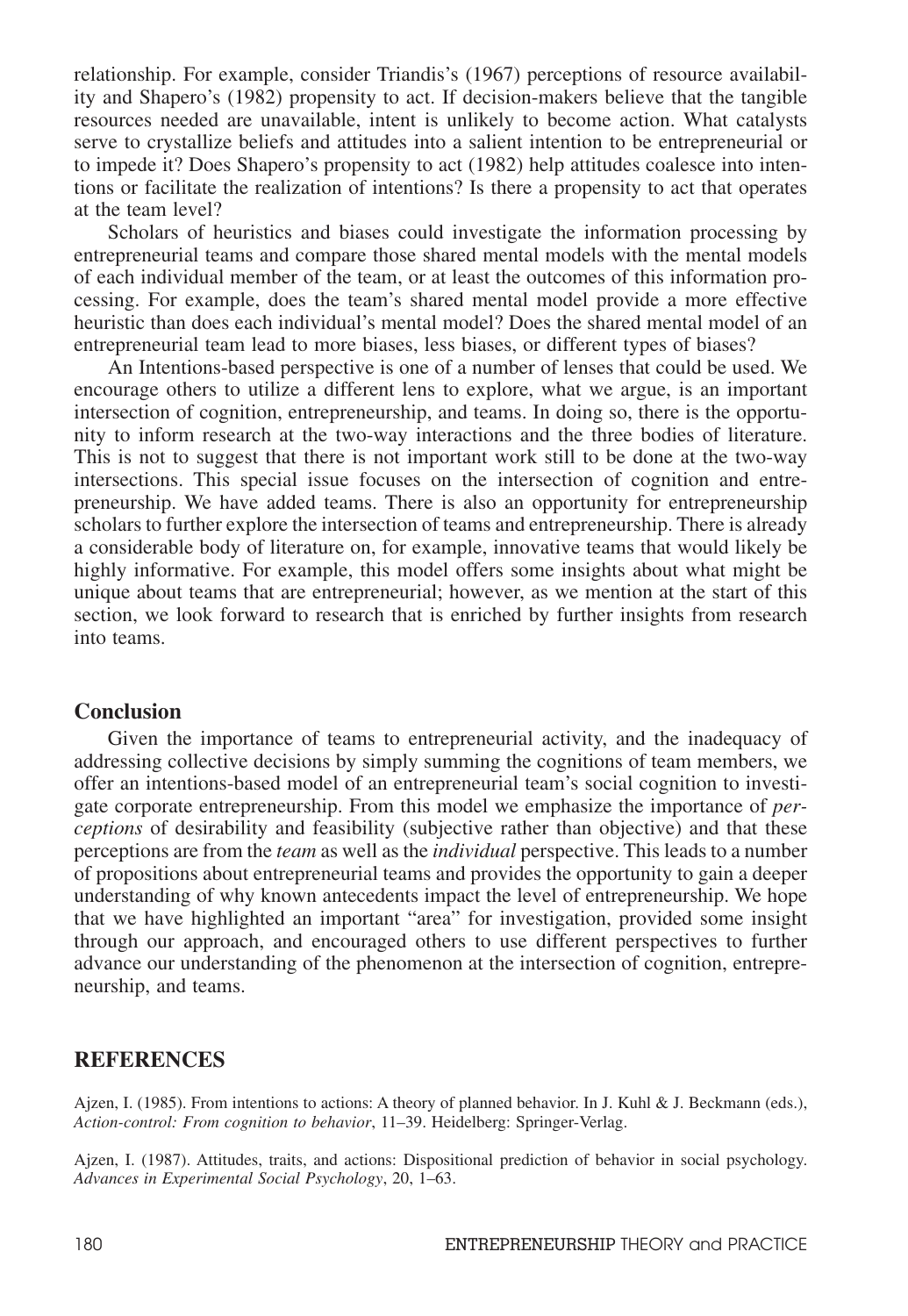Ajzen, I. (1991). The theory of planned behavior. *Organizational Behavior & Human Decision Processes*, 50, 179–211.

Allaire, Y. & Firsirotu, M. (1984). Theories of organizational culture. *Organization Studies*, 5, 193–226.

Allison, S. T. & Messick, D. M. (1985). The group attribution error. *Journal of Personality and Social Psychology*, 21, 563–579.

Amabile, T. M. (1997). Motivating creativity in organizations: On doing what you love and loving what you do. *California Management Review*, 40(1), 39–58.

Anderson, N. R. & West, M. A. (1998). Measuring climate for work-group innovation: development and validation of the Team Climate Inventory. *Journal of Organizational Behavior*, 19, 235–258.

Bandura, A. (1977). Self-efficacy: Toward a unifying theory of behavioral change. *Psychological Review*, 84, 191–215.

Bandura, A. (1986). *The social foundations of thought and action.* Englewood Cliffs, NJ: Prentice-Hall.

Bandura, A. (1991). Social-cognitive theory of self-regulation. *Organizational Behavior and Human Decision Processes*, 50, 248–287.

Bandura, A. (1995). Exercise of personal and collective efficacy in changing societies. In A. Bandura (ed.), *Self-efficacy in changing societies*. New York: Cambridge University Press, 1–45.

Bandura, A. (1997). *Self-efficacy: The exercise of control*. New York: Freeman.

Baron, R. (2000). Psychological perspectives on entrepreneurship: Cognitive and social factors in entrepreneurs' success. *Current Directions in Psychological Science*, 9(1), 15–18.

Bartunek, J. M. (1984). Changing interpretive schemes and organizational restructuring: An example of a religious order. *Administrative Science Quarterly*, 29, 355–372.

Bettman, J. R. & Weitz, B. A. (1983). Attributions in the boardroom: Causal reasoning in corporate annual reports. *Administrative Science Quarterly*, 28, 145–183.

Bougon, M., Weick, K., & Binkhorst, D. (1977). Cognition in organizations: An analysis of the Utrecht Jazz Orchestra. *Administrative Science Quarterly*, 22, 606–631.

Brazeal, D. & Herbert, T. (1999). The genesis of entrepreneurship. *Entrepreneurship Theory and Practice*, 23(3), 29–46.

Brown, S. L. & Eisenhardt, K. M. (1995). Product development: Past research, present findings, and future directions. *Academy of Management Review*, 20, 342–378.

Cannon-Bowers, J., Tannenbaum, S., Salas, E., & Volpe, C. (1995). Defining competencies and establishing team training requirements. In R.A. Guzzo & E. Salas (eds.), *Team effectiveness and decision making in organizations*, 333–380. San Francisco: Jossey-Bass.

Carsrud, A. L., Gaglio, C. M., & Olm, K. W. (1987). Entrepreneurs—mentors, networks, and successful venture development: An exploratory study. Entrepreneurship Theory and Practice, 12(2), 13–18.

Covin, J. & Slevin, D. (1991). A conceptual model of entrepreneurship as firm behavior. *Entrepreneurship Theory and Practice*, 16(1), 7–25.

Doherty, M. & Balzer, W. K. (1988). Cognitive feedback. In B. Brehmer & C. Joyce (eds.), *Human judgment: The SJT view*, 163–197. Amsterdam: North-Holland.

Dougherty, D. & Heller, T. (1994). The illegitimacy of successful product innovation in established firms. *Organization Science*, 5, 200–218.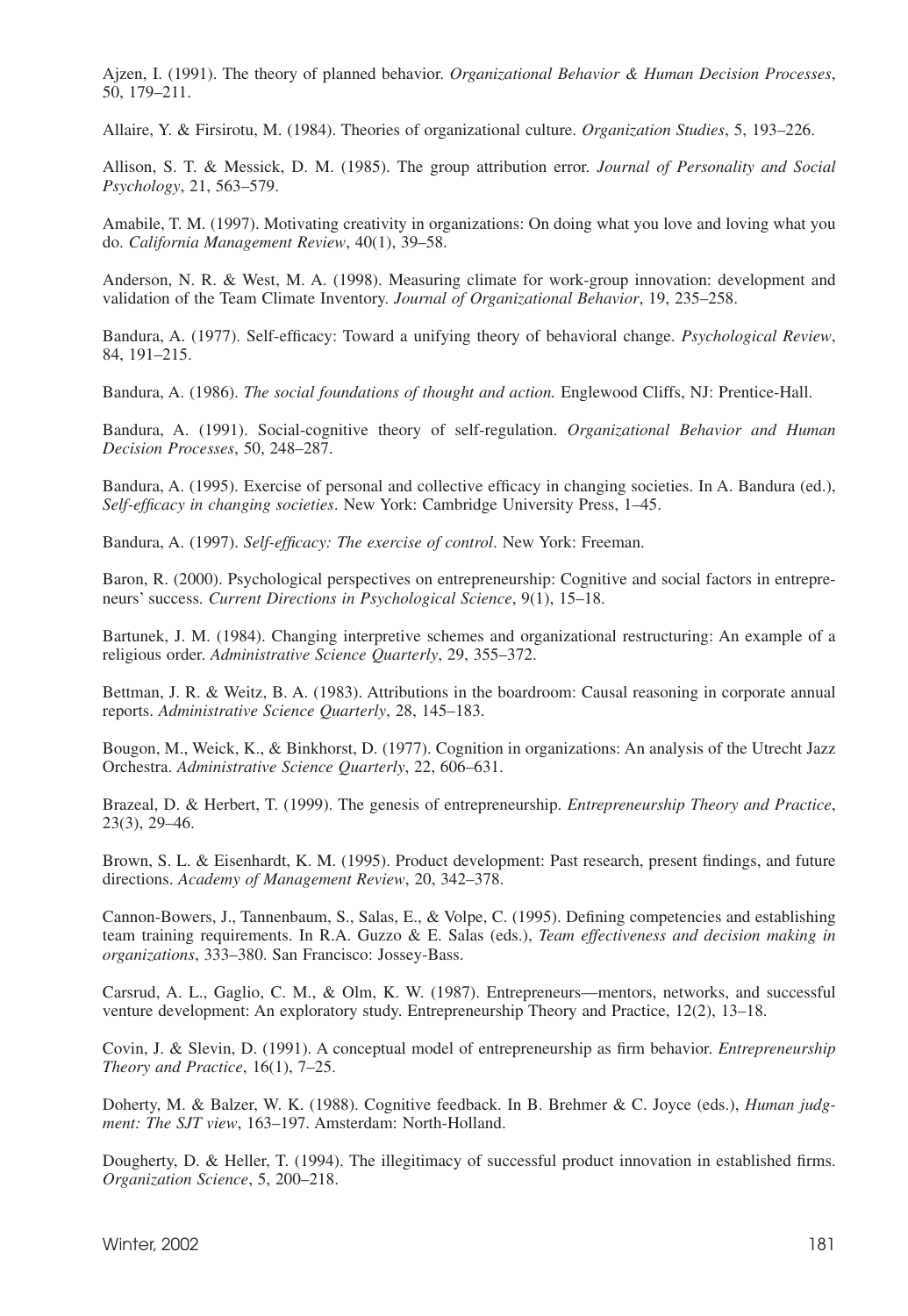Dutton, J. E. (1993). Interpretations on automatic: A different view of strategic issue diagnosis. *The Journal of Management Studies*, 30, 339–357.

Earley, P. C. (1993). East meets West meets Mideast: Further explorations of collectivistic and individualistic work groups. *Academy of Management Journal*, 36, 319–348.

Earley, P. C. (1994). Self or group? Cultural effects of training on self-efficacy and performance. *Administrative Science Quarterly*, 39, 89–117.

Eden, D. (1992). Leadership and expectations: Pygmalion effects and other self-fulfilling prophecies in organizations. *Leadership Quarterly*, 3, 271–305.

Eden, D. & Aviram, A. (1993). Self-efficacy training to speed reemployment: Helping people to help themselves. *Journal of Applied Psychology*, 78, 352–360.

Feltz, D. L. & Lirgg, C. D. (1998). Perceived team & player efficacy in hockey. *Journal of Applied Psychology*, 83, 557–564.

Fishbein, M. & Ajzen, I. (1975). *Belief attitudes*, *intention and behavior: An introduction to theory and research*. Reading, MA: Addison-Wesley.

Fiske, S. T. & Taylor, S. E. (1984). Social Cognition. Reading, MA: Addison-Wesley.

Ford, C. M. & Gioia, D. A. (1995). *Creativity in organizations: Ivory tower visions and real world voices*. Newbury Park, CA: Sage.

Frayne, C. A. & Latham, G. P. (1987). Application of social learning theory to employee self-management of attendance. *Journal of Applied Psychology*, 72, 387–392.

Gerhart, B. & Milkovich, G. T. (1992). Employee compensation: Research and practice. In M.D. Dunnette & L.M. Hough (eds.), *Handbook of Industrial and Organizational Psychology*, 2nd ed., 481–569. Palo Alto, CA: Consulting Psychologists Press.

Gibson, C. B. (1999). Do they do what they believe they can? Group efficacy and group effectiveness across tasks and cultures. *Academy of Management Journal*, 42, 138–152.

Gist, M. E. (1987). Self-efficacy: Implications for organizational behavior and human resource management. *Academy of Management Review*, 12, 472–485.

Gist, M. E. & Mitchell, T. R. (1992). Self-efficacy: A theoretical analysis of its determinants and malleability. *Academy of Management Review*, 7, 183–211.

Gist, M. E., Stevens, C. K., & Bavetta, A. G. (1991). Effects of self-efficacy and post-training intervention on the acquisition and maintenance of complex interpersonal skills. Personnel Psychology, 44(4), 837–862.

Guzzo, R. A., Yost, P. R., Campbell, R. J., & Shea, G. P. (1993). Potency in groups: Articulating a construct. *British Journal of Social Psychology*, 32, 87–106.

Hamel, G. & Prahalad, C. K. (1989). Strategic intent. *Harvard Business Review*, May–June, 63–76.

Hayes, J. & Allinson, C. W. (1998). Cognitive style and the theory and practice of individual and collective learning in organizations. *Human Relations*, 51, 847–872.

Hill, G. W. (1982). Group vs. individual performance: Are N + 1 heads better than one? *Psychological Bulletin*, 91, 517–539.

Hodges, L. & Carron, A. (1992). Collective efficacy and group performance. *International Journal of Sport Psychology*, 23, 48–59.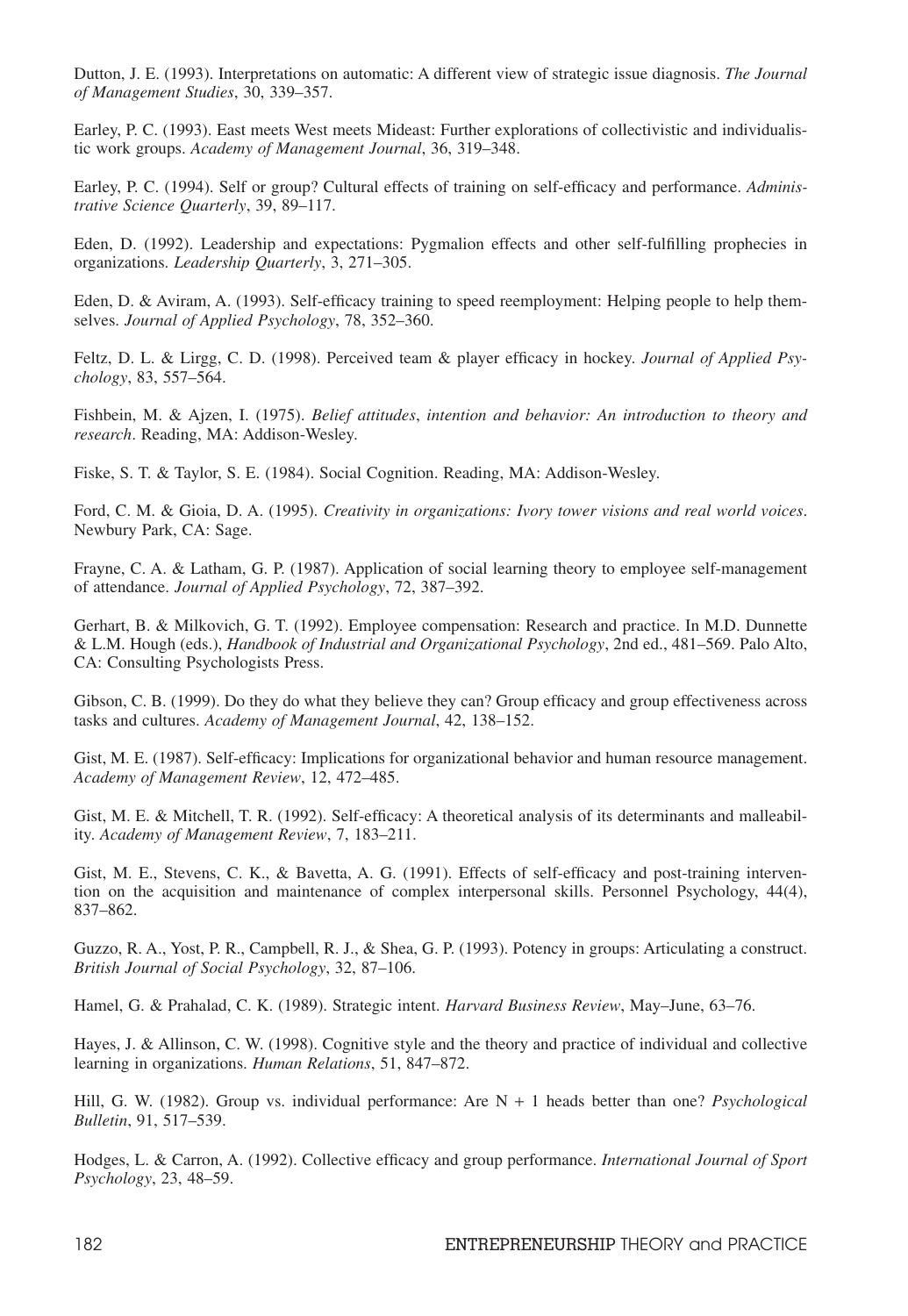Hornsby, J., Naffziger, D., Kuratko, D., & Montagno, R. (1993). An interactive model of the corporate entrepreneurship process, *Entrepreneurship Theory and Practice*, 17(2), 29–37.

Jelinek, M. & Litterer, J. (1995). Toward entrepreneurial organizations: Meeting ambiguity with engagement. *Entrepreneurship Theory and Practice*, 19(3), 137–168.

Judd, C. M., Ryan, C. S., & Park, B. (1991). Accuracy in the judgments of in-group and out-group variability. *Journal of Personality and Social Psychology*, 61, 366–379.

Karl, K. A., O'Leary, A. M., & Martocchio, J. J. (1993). The impact of feedback and self-efficacy on performance in training. *Journal of Organizational Behavior*, 14, 379–394.

Katz, J. A. (1993). The dynamics of organizational emergence: A contemporary group formation perspective. *Entrepreneurship Theory and Practice*, 17(2), 97–101.

Kim, M. & Hunter, J. (1993). Relationships among attitudes, intentions, and behavior. *Communication Research*, 20, 331–364.

Kirton, M. J. (1976). Adaptors & innovators: A description & measure. *Journal of Applied Psychology*, 61, 622–629.

Kirzner, I. (1979). *Perception*, *opportunity and profit*. Chicago: University of Chicago Press.

Krueger, N. F. (2000) The cognitive infrastructure of opportunity emergence. *Entrepreneurship Theory and Practice*, 24(3), 5–23.

Krueger, N. & Brazeal, D. (1994). Entrepreneurial potential and potential entrepreneurs. *Entrepreneurship Theory and Practice*, 18(3), 91–104.

Krueger, N. & Dickson, P. (1994). How believing in ourselves increases risk taking. *Decision Sciences*, 25(3), 385–400.

Kuratko, D. & Hornsby, J. (2001). Corporate entrepreneurship & middle managers: A model of corporate entrepreneurial behavior. Paper presented at USASBE Conference, Reno, NV.

Kuratko, D., Hornsby, J., Naffziger, D., & Montagno, R. (1993). Implement entrepreneurial thinking in established organizations. *SAM Advanced Management Journal*, 58(1): 28–39.

Kuratko, D., Montagno, R., & Hornsby, J. (1990). Developing an intrapreneurial assessment instrument for an effective corporate entrepreneurial environment. *Strategic Management Journal*, 11, 49–58.

Lee, S. (1992). A social cognitive approach to leadership: Application of self-efficacy theory to leadership at the dyad and group level of analysis. Ph.D. dissertation, State University of New York, Buffalo.

Lindsley, D., Brass, D., & Thomas, J. (1995). Efficacy-performance spirals: A multilevel perspective. *Academy of Management Review*, 20, 645–678.

Little, B. L. & Madigan, R. M. (1994). Motivation in work teams: A qualitative and quantitative exploration of the construct of collective efficacy. Paper presented at Academy of Management Conference, Dallas.

Little, B. L. & Madigan, R. M. (1997). The relationship between collective efficacy and performance in manufacturing work teams. *Small Group Research*, 28, 517–534.

March, J. (1991). Exploration and exploitation in organizational learning. *Organization Science*, 2, 71– 87.

McGrath, R. G. (1995). Advantage from adversity. *Journal of Business Venturing*, 10, 121–142.

McGrath, R., Tsai, M., Venkataraman, S., & MacMillan, I. C. (1996). Innovation, competitive advantage, and rent. *Management Science*, 42, 389–403.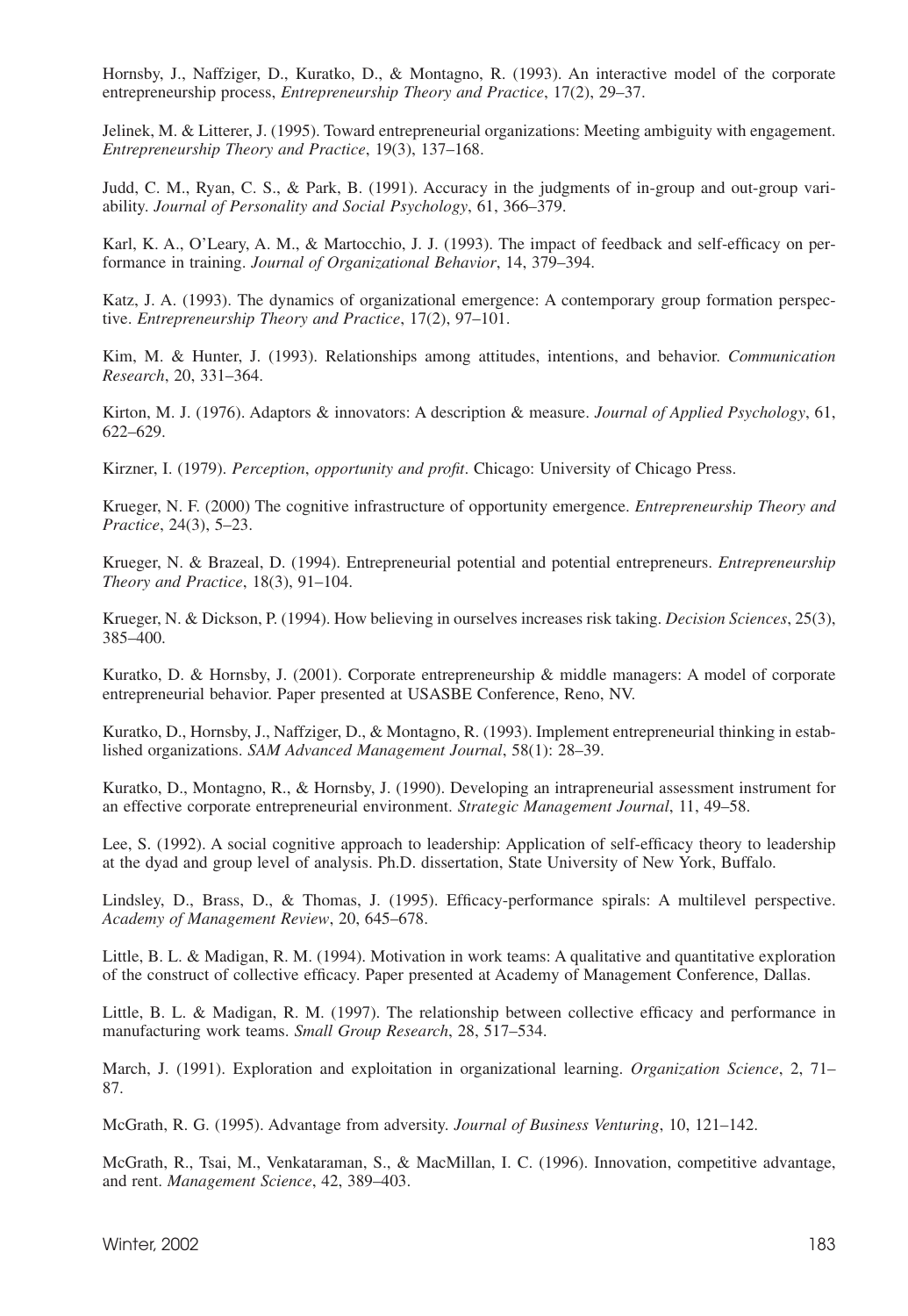Miles, M. P. & Arnold, D. R. (1991). The relationship between marketing orientation and entrepreneurial orientation. *Entrepreneurship Theory and Practice*, 15(4), 49–55.

Mintzberg, H. (1994). *The Rise and Fall of Strategic Planning*. New York: The Free Press.

Moreland, R. L., Argote, L. & Krishnan, R. (1996). Socially shared cognition at work: Transactive memory and group performance. In J. L. Nye & A. M. Brower, (eds.), *What's new about social cognition? Research on socially shared cognition in small groups*, 57–84*.* Thousand Oaks, CA: Sage.

Namenwirth, J. Z., Miller, R. L., & Weber, R. P. (1981). Organizations have opinions: A redefinition of public. *Public Opinion Quarterly*, 45, 463–476.

Parker, L. E. (1993). When to fix it and when to leave: Relationships among perceived control, self-efficacy, dissent, and exit. *Journal of Applied Psychology*, 78, 949–959.

Pinchot, G. (1985). *Intrapreneuring*. New York: Harper and Row Publishers.

Prussia, G. E. & Kinicki, A. J. (1996). A motivational investigation of group effectiveness using social cognitive theory. *Journal of Applied Psychology*, 81, 187–198.

Robinson, S. L. (1995). Violation of psychological contracts: Impact on employee attitudes. In L.E. Tetrick & J. Barling, (eds.) *Changing employment relations: Behavior and social perspectives*, 91–108. Washington, D.C.: APA.

Schneider, S. C. & Angelmar, R. (1993). Cognition in organizational analysis: Who's minding the store? *Organization Studies*, 14, 347.

Senge, P. M. (1990). *The fifth discipline: The art and practice of the learning organization*. New York: Doubleday.

Shane, S. (1994). Are champions different from non-champions? *Journal of Business Venturing*, 9(5), 397–422.

Shapero, A. (1982). Some social dimensions of entrepreneurship. In C. Kent, D. Sexton, & K. Vesper (eds.), *The Encyclopedia of Entrepreneurship*. Englewood Cliffs, NJ: Prentice-Hall.

Shea, G. P. & Guzzo, R. (1987a). Groups as human resources. In K. Rowland & G. Ferris, (eds.), *Research in personnel and human resources management*, 323–356. Greenwich, CT: JAI Press.

Shea, G. P. & Guzzo, R. (1987b). Group effectiveness: What really matters? *Sloan Management Review*, 28, 25–31.

Silver, W. S. & Bufanio, K. M. (1996). The impact of group efficacy and group goals on group task performance. *Small Group Research*, 27, 347–349.

Simon, H. A. (1973). The structure of ill-structured problems. *Artificial Intelligence*, 4, 181–201.

Stevenson, H. & Jarillo, J.C. (1990). A paradigm of entrepreneurship: Entrepreneurial management. *Strategic Management Journal*, 11, 17–27.

Stewart, A. (1989). *Team entrepreneurship*. Newbury Park, CA: Sage.

Swieringa, J. & Wierdsma, A. (1992). *Becoming a learning organization*. Reading, MA: Addison-Wesley.

Triandis, H. C. (1967). Interpersonal relations in international organizations. *Organizational Behavior and Human Performance*, 2, 26–55.

Waung, M. (1995). The effects of self-regulatory coping orientation on newcomer adjustment and job survival. *Personnel Psychology*, 48, 633–649.